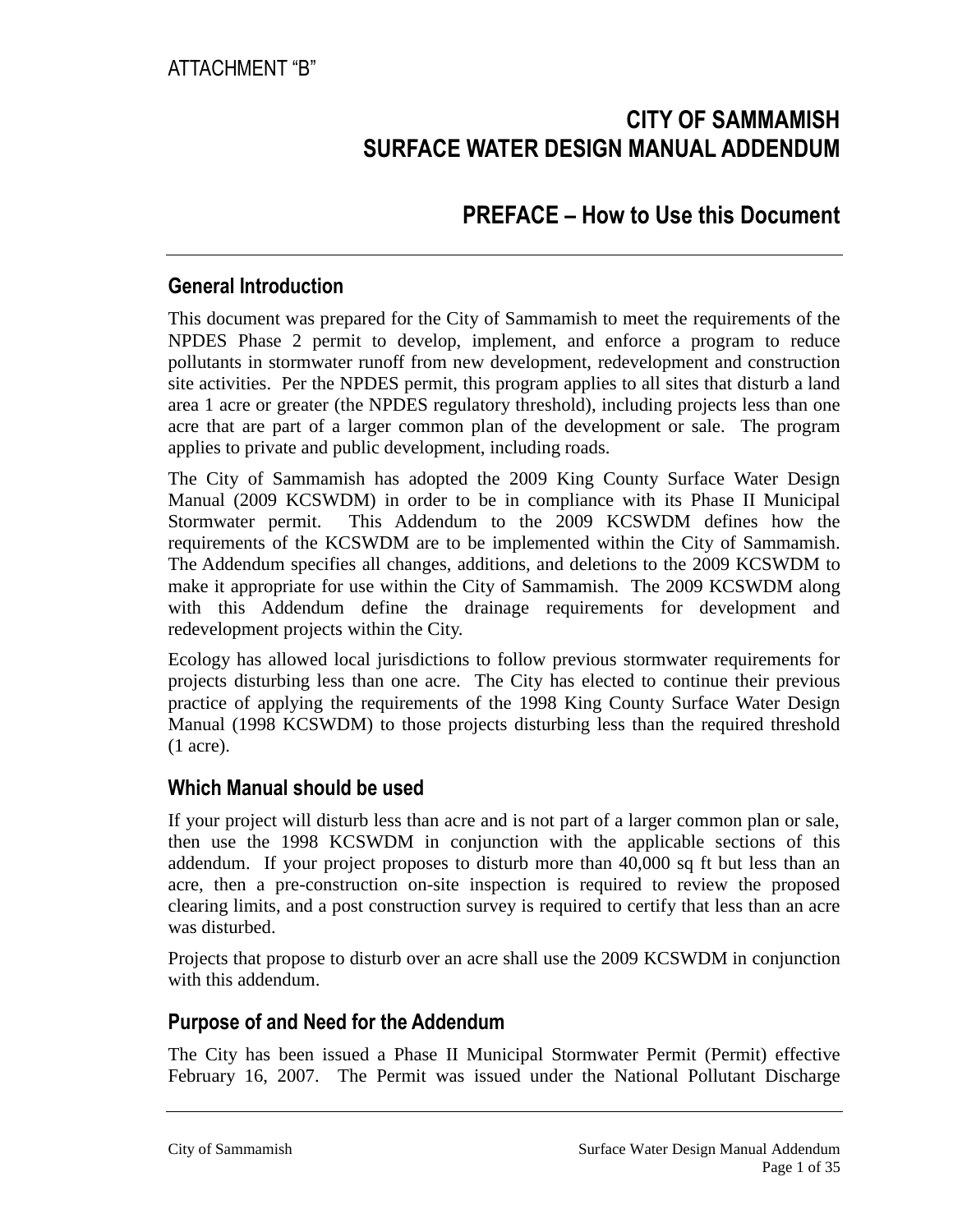Elimination System (NPDES), as administered by the Washington State Department of Ecology (Ecology) within Washington State. The Permit specifies minimum requirements and technical thresholds for stormwater mitigation needed for construction sites, new developments, and redevelopments.

Ecology prepared the 2005 Stormwater Management Manual for Western Washington to provide technical guidance to control the quantity and quality of stormwater runoff from new developments and redevelopments. The measures included in the Ecology manual are considered necessary to comply with state water quality standards and protect beneficial uses. If a jurisdiction adopts the 2005 Ecology manual or equivalent manual as approved by Ecology, they will meet one of the requirements of their NPDES permit.

The City of Sammamish has previously relied upon the earlier versions of the KCSWDM to guide stormwater mitigation within the City. King County recently updated its manual to be consistent with the 2005 Ecology manual. Ecology has deemed the 2009 KCSWDM and associated requirements to be equivalent to the 2005 Ecology Manual. By adopting the 2009 KCSWDM and addressing the associated requirements, the City will be in compliance with the NPDES requirements that rely on the Ecology manual or approved equivalent.

The purpose of this Addendum is to tailor the KCSWDM to meet the unique conditions within the City, and be consistent with the City codes, organization and processes. No substantive changes have been made to the KCSWDM in order to maintain equivalency in requirements and the level of protection provided by the KCSWDM.

### **Relationship of the KCSWDM and the City of Sammamish Low Impact Development (LID) Code**

The City of Sammamish recently adopted low impact development code amendments. The 2009 KCSWDM encourages LID through careful site planning to limit disturbance of native vegetation and it also requires consideration of specific LID techniques to reduce runoff from developed sites. The KCSWDM provides specific design guidance for implementation of the measures encouraged in the City's LID code. As a result, the 2009 KCSWDM and the City of Sammamish LID ordinance complement each other.

### **How to Use this Document**

This Addendum shall be used in coordination with the 2009 KCSWDM for the following:

- To translate specific wording or reference from King County to the City.
- To cross-reference City ordinances and City maps in lieu of King County ordinances and maps.
- To provide a linkage or reference to other City requirements such as more restrictive requirements outlined in basin plans and the City's Critical Areas Ordinances.
- To provide exceptions and additions to the KCSWDM.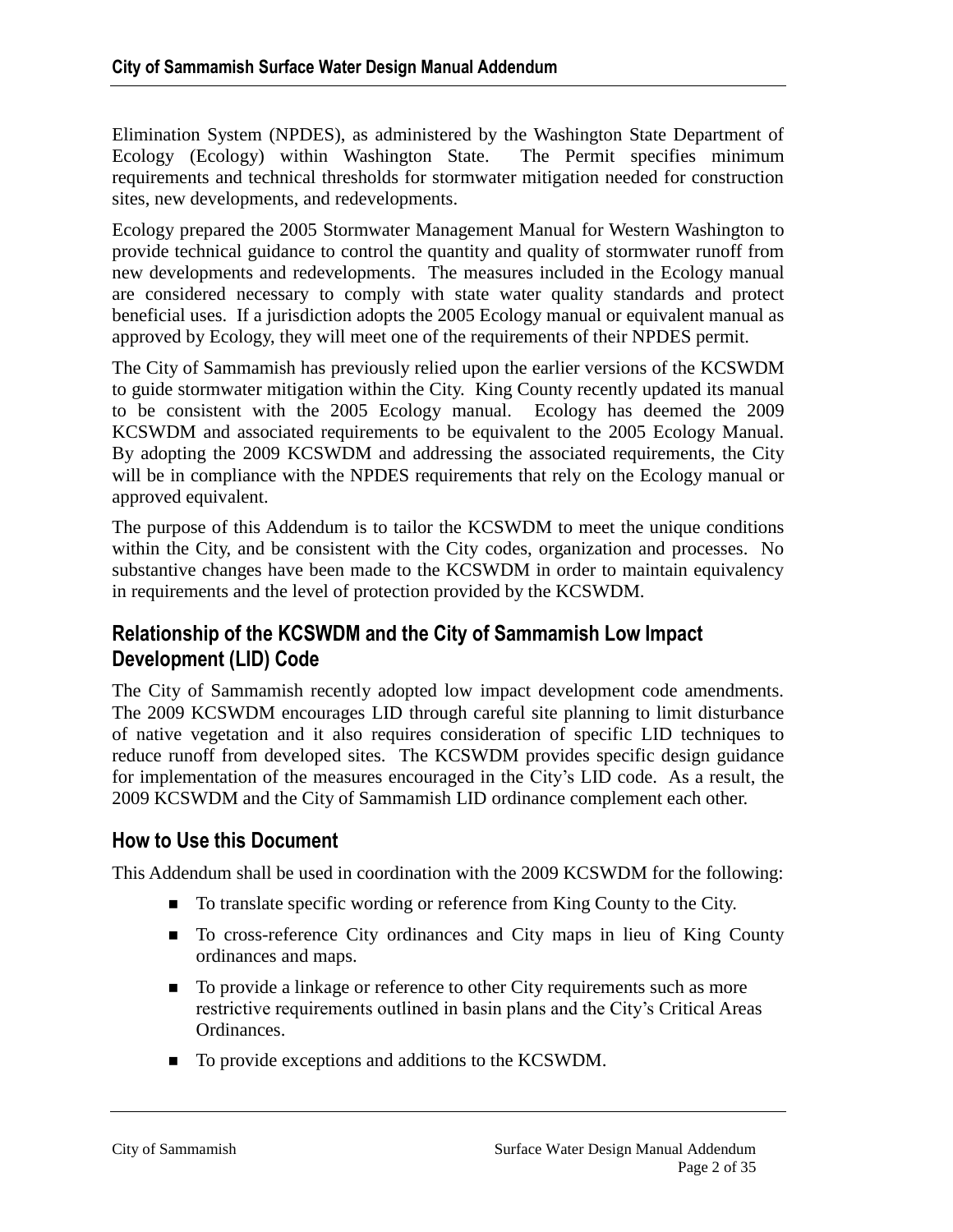The 2009 KCSWDM shall be used in its entirety except as directed in this Addendum. Exceptions and additions to the 2009 KCSWDM are organized and referenced by chapter and section in the same manner as the 2009 KCSWDM. Some global changes are provided in this preface, which shall be applied throughout the entire 2009 KCSWDM. The user shall override the maps and references to other documents as indicated within this Addendum.

### **Addendum Organization**

The information presented in this Addendum is organized as follows:

- **Preface – How to use this Document:** This preface provides instructions for using the City of Sammamish's Addendum to the 2009 KCSWDM. It also defines terms in the KCSWDM that are used differently for the City of Sammamish; City departments that are equivalent to county departments referred to in the KCSWDM; and designations from the KCSWDM that do not apply to proposals in the City of Sammamish.
- **Chapter 1 – Drainage Review Requirements:** The City of Sammamish has made several minor changes to Chapter 1 of the 2009 KCSWDM. This Addendum provides replacement and supplemental text for specific sections of Chapter 1. Apart from these changes, the King County version of Chapter 1 applies for proposals in the City of Sammamish.
- **Chapter 2 – Drainage Plan Submittal**: The City of Sammamish has made minor changes to Chapter 2 of the 2009 KCSWDM. The King County version of Chapter 2 applies for proposals in the City of Sammamish, except that the applicant shall refer to the City of Sammamish documents for technical submittal requirements, project plan requirements, and as-built requirements.
- **Chapter 3 – Hydrologic Analysis and Design**: The City of Sammamish has made no changes to Chapter 3 of the 2009 KCSWDM. The King County version of Chapter 3 applies for proposals in the City of Sammamish. This Addendum to Chapter 3 provides guidance on the application of the various flow control standards specified in the 2009 KCSWDM.
- **Chapter 4 – Conveyance System Analysis and Design**: The City of Sammamish has made no changes to Chapter 4 of the 2009 KCSWDM. The King County version of Chapter 4 applies for proposals in the City of Sammamish.
- **Chapter 5 – Flow Control Design**: The City of Sammamish has made very minor changes to Chapter 5 of the 2009 KCSWDM. This addendum to Chapter 5 provides replacement text for the sections that are changed. Apart from these changes, the King County version of Chapter 5 applies for proposals in the City of Sammamish.

The City of Sammamish has adopted a Low Impact Development Ordinance that encourages the use of LID techniques within the City. LID applications can be used to reduce the size of flow control facilities following the credits specified in the 2009 KCSWDM.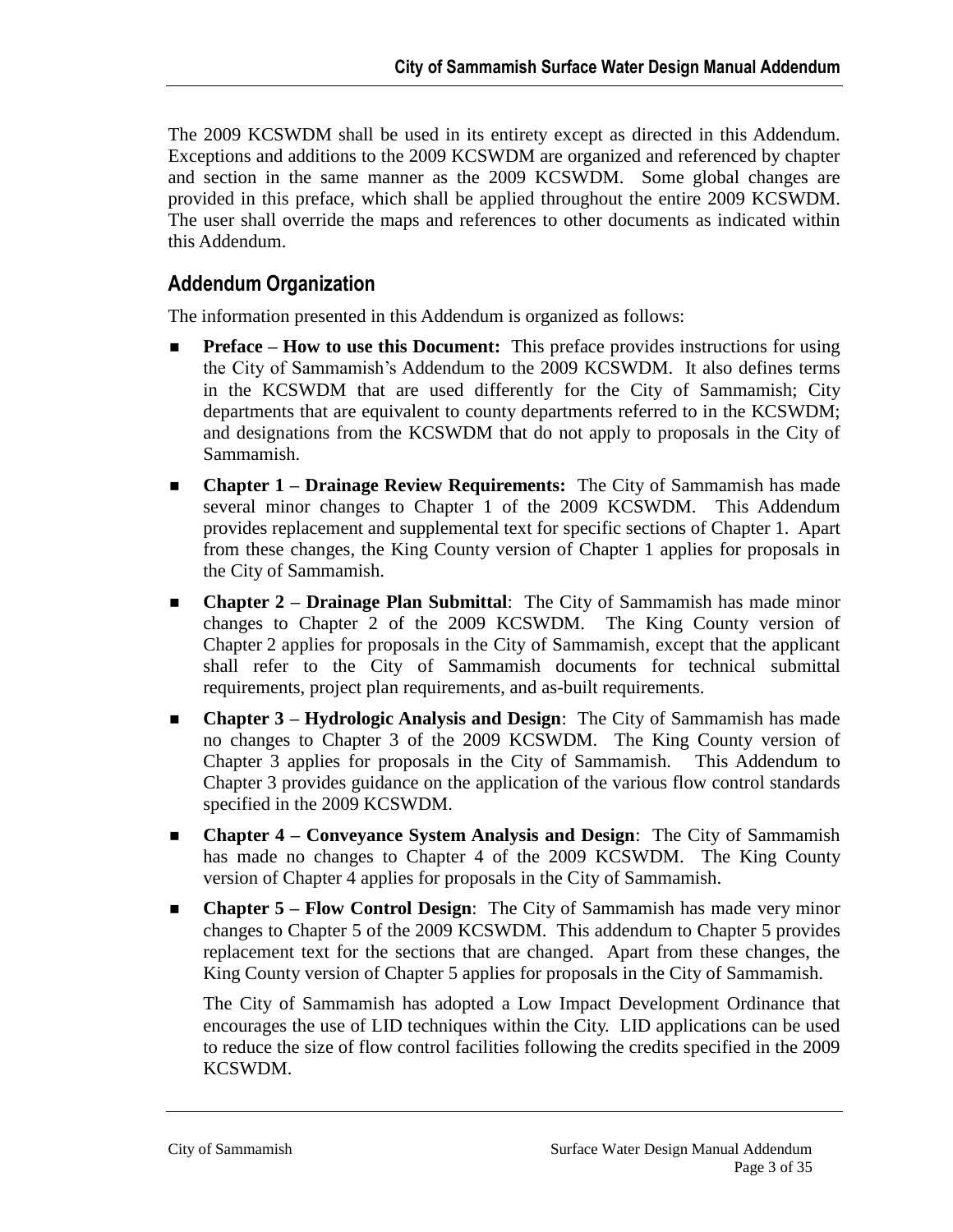**Chapter 6 – Water Quality Design**: The City of Sammamish has made minor changes to Chapter 6 of the 2009 KCSWDM. This addendum to Chapter 6 provides replacement text for the sections that are changed. Apart from these changes, the King County version of Chapter 6 applies for proposals in the City of Sammamish.

The City of Sammamish requires higher levels of phosphorus removal for some lakes based on specific studies. The 2009 KCSWDM Addendum identifies the procedures to follow and the areas that are involved in higher levels of phosphorus removals.

- **Definitions:** The City of Sammamish has made changes to the definitions section of the 2009 KCSWDM. This Addendum to the Definitions section provides replacement text for the definitions that are changed. Apart from these changes, the King County version of the Definitions Section applies for proposals in the City of Sammamish.
- **Appendices:** Appendix B does not apply to the City of Sammamish. Appendices A, C, and D apply to proposals in the City of Sammamish.
- **References:** King County Reference sections 2, 3, 4B, 7C, 8M through 8Q, 9, and 10 do not apply to the City of Sammamish. King County Reference sections 7b, 8G, 8J, 8K, 8L have been replaced by a City of Sammamish reference. The King County version of Reference section 1, 4A, 4C, 5, 6, 7Aand 8A through 8F, 8G, 8I apply to proposals in the City of Sammamish. New reference number 11 has been added.

## **City Equivalents for County Agencies**

Unless the context requires otherwise, any reference to "County", "King County", or county department, shall refer to the City of Sammamish and any reference to county staff shall refer to the City Manager or designee, unless specifically referring to the Department of Community Development (DCD).

## **City Equivalents for County Ordinances**

For proposals in the City of Sammamish, all reference in the KCSWDM to the following ordinances or municipal codes shall be replaced by reference as indicated in the following table.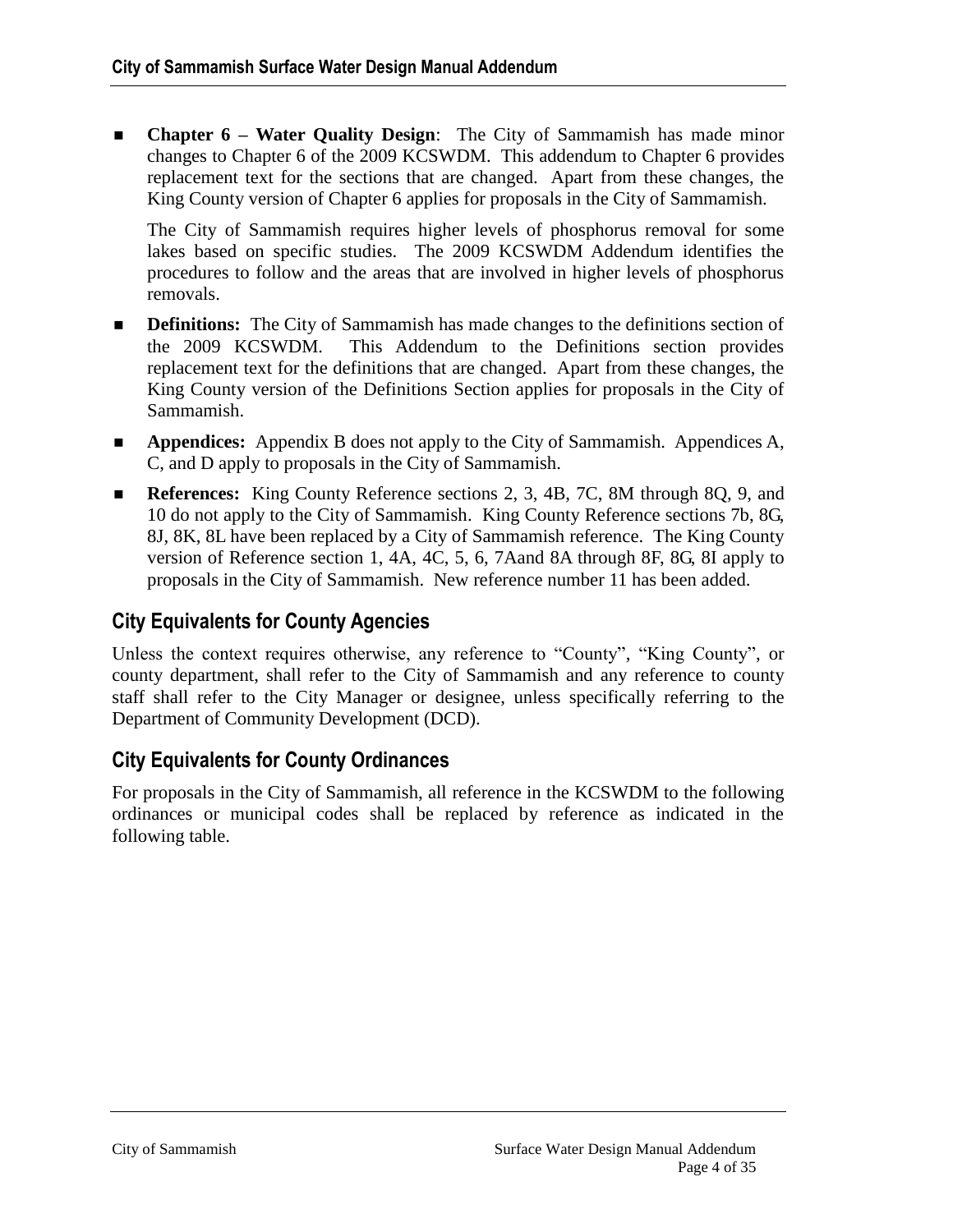| <b>King County</b><br>Code<br>(KCC) | <b>Description</b>                                                 | <b>Sammamish</b><br><b>Municipal Code</b><br>(SMC) | <b>Description</b>                                          |
|-------------------------------------|--------------------------------------------------------------------|----------------------------------------------------|-------------------------------------------------------------|
| <b>KCC 16.82</b>                    | <b>BUILDING AND CONSTRUCTION</b><br>STANDARDS-Clearing and Grading | SMC 16.15                                          | Clearing and Grading                                        |
| <b>KCC 21A.14</b>                   | Development Standards Design<br>Requirements                       | <b>SMC 21A.25</b>                                  | Development Standards - Density<br>and Dimensions           |
| KCC 21A.24                          | <b>Critical Areas</b>                                              | <b>SMC 21A.50</b>                                  | Development Code -<br><b>Environmentally Critical Areas</b> |
| <b>KCC 21A.06</b>                   | Technical Terms and Land Use<br>Definitions                        | <b>SMC</b><br>21A.15.254                           | Definitions                                                 |
| KCC 20.14                           | <b>Basin Plans</b>                                                 | <b>SMC 24.200</b>                                  | Interim Comprehensive Plan -<br><b>Basin Plans</b>          |
| <b>KCC 25</b>                       | Shoreline Management                                               | <b>SMC 25</b>                                      | Shoreline Management                                        |
| $KCC 9*$                            | Surface Water Management                                           | <b>SMC 13</b>                                      | Surface Water Management                                    |
|                                     |                                                                    | <b>SMC</b> 15.10                                   | <b>Flood Damage Prevention</b>                              |

\*Title 9 still applies to the City of Sammamish per Ordinance 099-17, and is supplemented with SMC 15.

In general, references to the King County Critical Areas Ordinance (KCC 21A) are to be replaced by reference to the Sammamish Municipal Code (SMC 21A), particularly, chapter SMC 21A.50, Environmentally Critical Areas. Definitions for critical areas terminology may be found in SMC 21A.15. The following table provides additional detail on critical areas.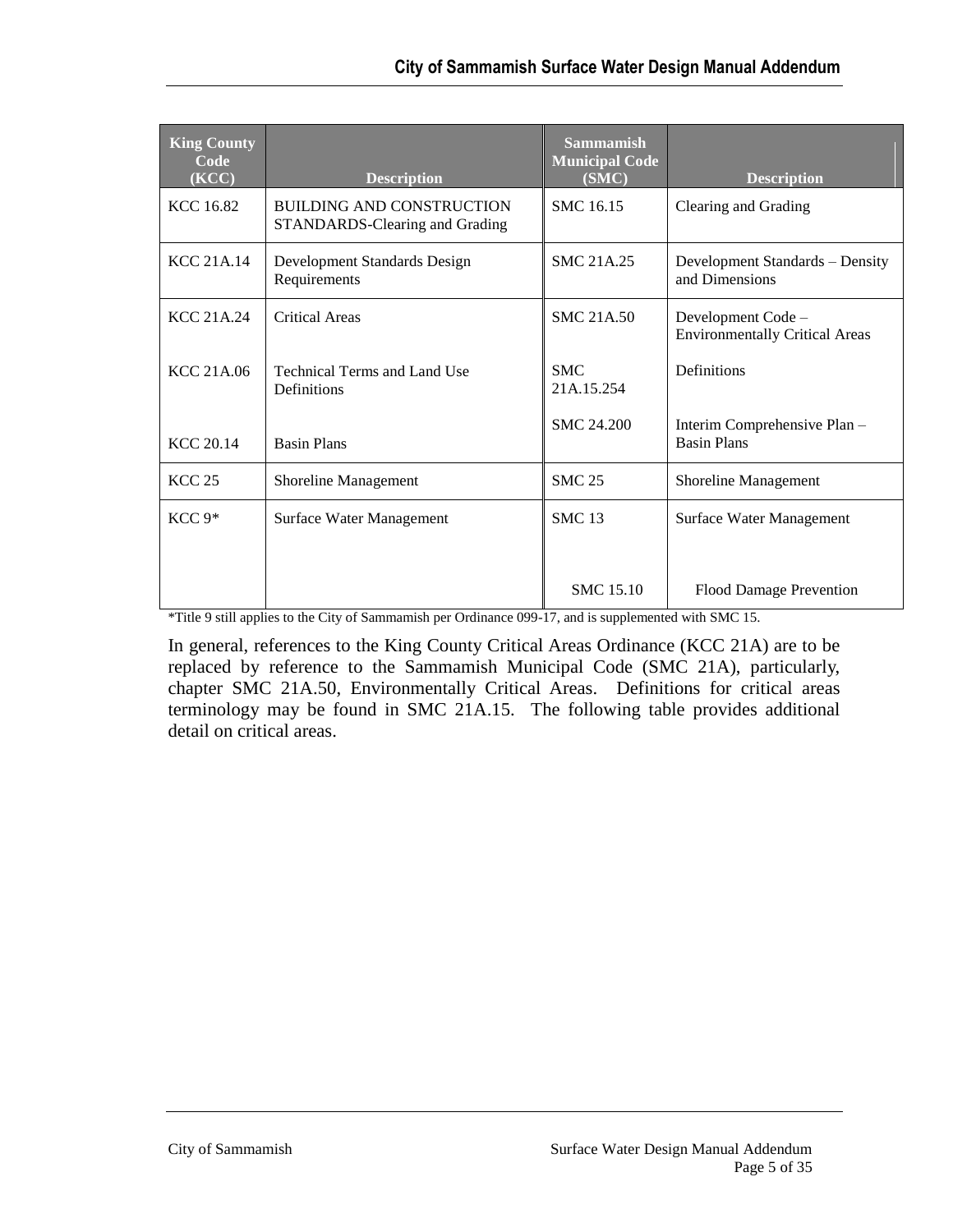| <b>King County</b><br>Code<br>(KCC) | <b>Description</b>                                        | <b>Sammamish</b><br><b>Municipal Code</b><br>(SMC) | <b>Description</b>                                                                      |
|-------------------------------------|-----------------------------------------------------------|----------------------------------------------------|-----------------------------------------------------------------------------------------|
| Title 2                             | Administration                                            | 20                                                 | Administrative Procedures,<br><b>Environmental Policy</b>                               |
| 21A.24.230                          | Flood hazard area                                         | 21A.50.230                                         | Frequently flooded areas                                                                |
|                                     |                                                           | 15.10                                              | Flood Damage prevention                                                                 |
| $21A.24.311 -$<br>21A.24.314        | Critical Aquifer recharge area                            | 21A.50.280                                         | Critical aquifer recharge areas -<br>Development standards and<br>permitted alterations |
|                                     |                                                           | 21A.15.253                                         | Definition                                                                              |
| 21A.24.230                          | Erosion hazard area                                       | 21A.50.220                                         | Erosion hazard areas -<br>Development standards and<br>permitted alterations.           |
|                                     |                                                           | 21A.50.225                                         | Erosion hazards near sensitive<br>water bodies - Special district<br>overlay.           |
|                                     |                                                           | 21A.15.415                                         | Definition                                                                              |
| 21A.24.280                          | Landslide hazard area / Landslide hazard<br>drainage area | 21A.50.260                                         | Landslide hazard area -<br>Development standards and<br>permitted alterations           |
|                                     |                                                           | 21A.15.680                                         | Definition                                                                              |
| 21A.24.290                          | Seismic hazard areas                                      | 21A.50.270                                         | Seismic hazard area-<br>Development standards and<br>permitted alterations              |
|                                     |                                                           | 21A.15.1045                                        | Definition                                                                              |
| 21A.24.310                          | Steep slope hazard areas                                  | 21A.15.1230                                        | Definition. Steep slope hazard                                                          |
|                                     |                                                           | 21A.15.1230                                        | areas now included as part of<br>landslide hazard areas.                                |
|                                     |                                                           |                                                    | Definition                                                                              |
| $21A.24.318 -$<br>21A.24.345        | Wetlands areas                                            | $21A.50.290 -$<br>21A.50.320                       | Wetlands - Development standards<br>and permitted alterations                           |
|                                     |                                                           | 21A.15.1415                                        | Definition                                                                              |
| $21A.24.355 -$<br>21A.24.381        | <b>Aquatic Areas</b>                                      | $21A.50.330 -$<br>21A.50.350                       | <b>Streams</b>                                                                          |
| 21A.24.383 -<br>21A.24.388          | Wildlife habitat conservation areas                       | 21A.15.468<br>21A.50                               | Wildlife habitat conservation areas                                                     |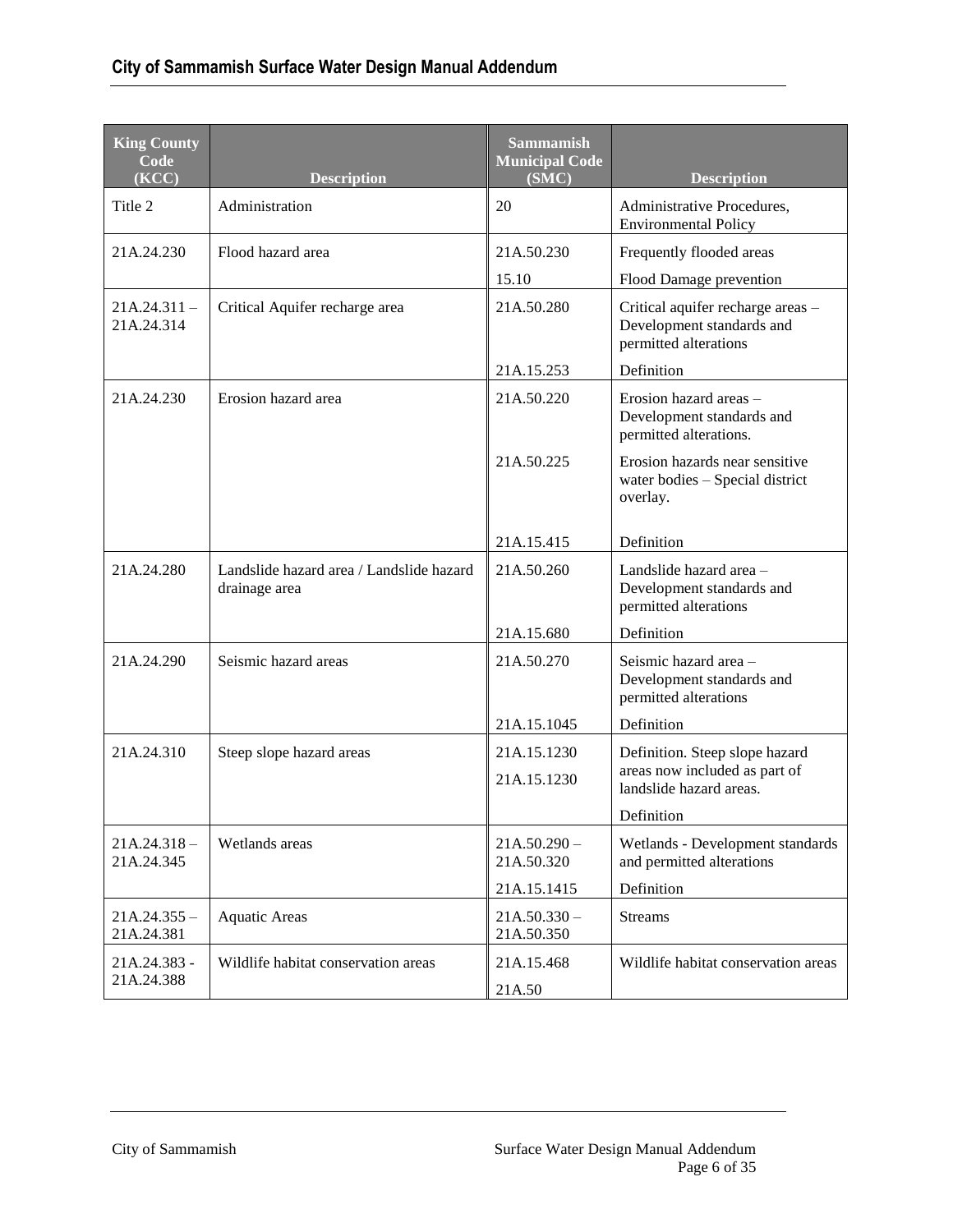## **City Equivalents for County Maps**

For proposals in the City of Sammamish, all reference in the KCSWDM to the following maps shall be replaced by reference as indicated in the following table.

| <b>King County Map or Designation</b>      | City of Sammamish Map*                                                                                                                                                                                                |
|--------------------------------------------|-----------------------------------------------------------------------------------------------------------------------------------------------------------------------------------------------------------------------|
| <b>Flow Control Applications Map</b>       | <b>Flow Control Applications Map</b>                                                                                                                                                                                  |
|                                            | <b>Map to be provided by the City</b>                                                                                                                                                                                 |
| Landslide Hazard Drainage Areas Map        | Landslide Hazard Drainage Area Map                                                                                                                                                                                    |
|                                            | Map to be provided by the City                                                                                                                                                                                        |
| <b>Water Quality Applications Map</b>      | <b>Water Quality Applications Map</b>                                                                                                                                                                                 |
|                                            | Map to be provided by the City                                                                                                                                                                                        |
| Flood Hazard Area as defined in KCC 21A.06 | <b>Environmentally Sensitive Areas Map</b>                                                                                                                                                                            |
|                                            | Frequently flooded areas include all areas of special flood<br>hazards within the jurisdiction of the City of Sammamish as<br>defined in SMC $21A.50.230$ and as shown on the<br>Environmentally Sensitive Areas Map. |
| Erosion Hazard Area*                       | Definition provided in SMC 21A.50.220                                                                                                                                                                                 |
| Landslide Hazard Area*                     | Definition provided in SMC 21A.50.260                                                                                                                                                                                 |
| Critical Aquifer Recharge Area*            | Definition provided in SMC 21A.50.280                                                                                                                                                                                 |

\* Maps are on the City's web site at http://www.ci.sammamish.wa.us/Maps.aspx.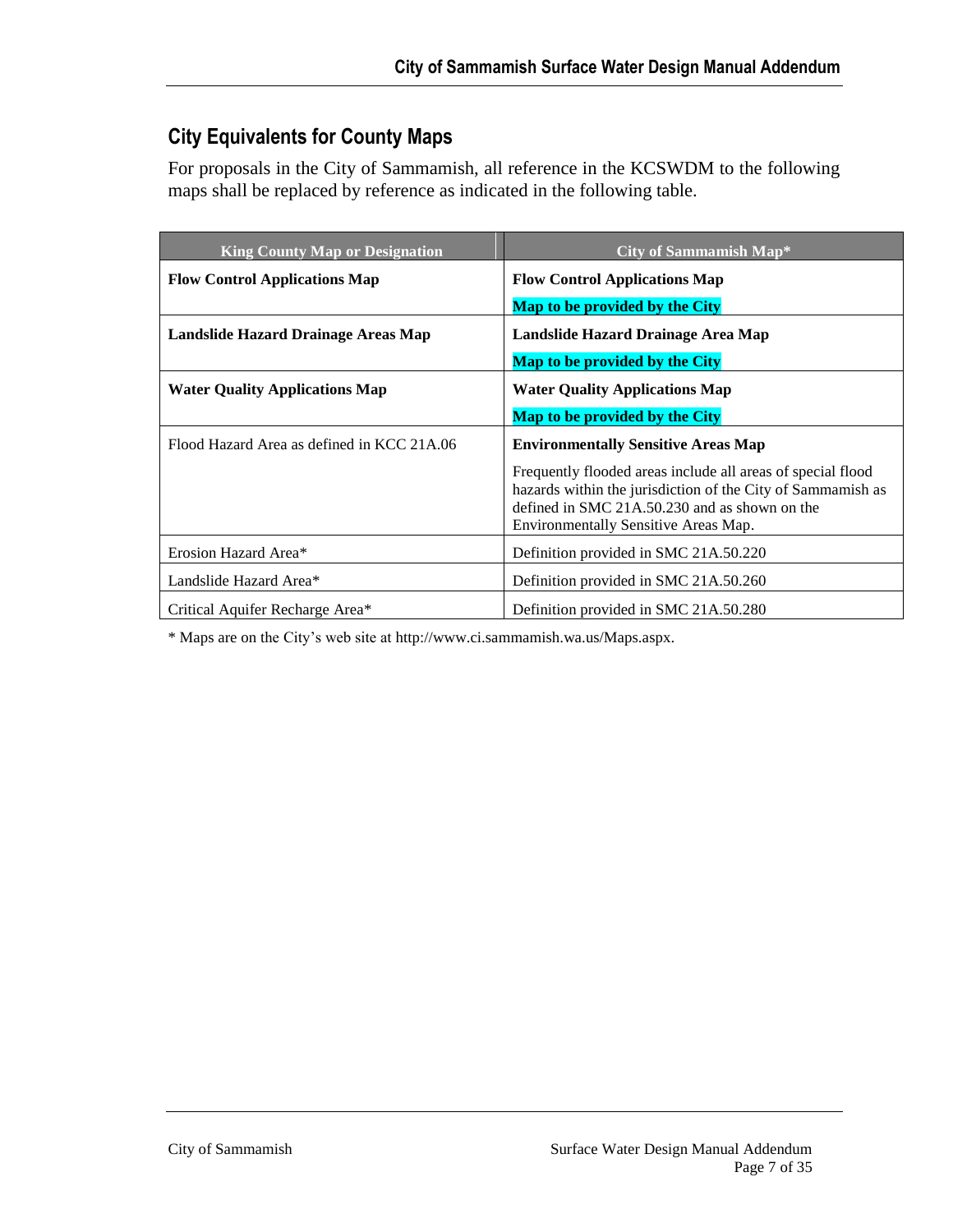## **City Equivalents for County Plans or Studies**

In general, references to county-approved plans or studies in the KCSWDM are to be replaced by reference to appropriate City-approved plans or studies. If comparable Cityapproved plans or studies do not exist, then references to County-approved plans or studies shall be retained for proposals in the City of Sammamish.

### **County Designations that do not Apply in the City**

The following designations are used in the 2009 KCSWDM but are not currently used in the City of Sammamish; any reference in the KCSWDM to the existence of areas with these designation or thresholds or requirements for such areas is to be disregarded for proposals in the City of Sammamish:

- **Agricultural Project**
- **Coal Mine Hazard Area**
- **Forest Production Zone Area**
- **Master Drainage Plans (MDPs)**
- **Rural Residential Development**
- **Sensitive Area Folio -** refer to City of Sammamish Sensitive Areas Maps at http://www.ci.sammamish.wa.us/Maps.aspx
- **Stormwater Compliance Plans (SWCPs)**
- **Urban Planned Development**
- **Zoning Classifications:** The KCSWDM references to Agricultural (A) Zoning, Forest (F) Zoning, or Rural (R) Zoning are intended for areas outside of the Urban Growth Boundary; therefore, the City of Sammamish contains no equivalent zoning. Project proponents should refer to City zoning maps to determine which zoning classifications apply to their projects.

### **Equivalency of the KCSWDM Relevant to the City of Sammamish**

Note that King County Code (KCC) Chapter 9.04 (Surface Water Runoff Policy) and the KCSWDM alone are not equivalent with the Ecology manual. In a letter to King County dated February 19, 2008, Ecology identified additional requirements that a Phase II community needs to incorporate in order to be able to adopt the KCSWDM as an equivalent to the Ecology Manual. These other adopted requirements and the aspects of the Ecology manual or permit requirements that they address are listed in the following table. The table also identifies the equivalent City of Sammamish code or the requirement that needs be followed to obtain equivalency and be in compliance with the Permit.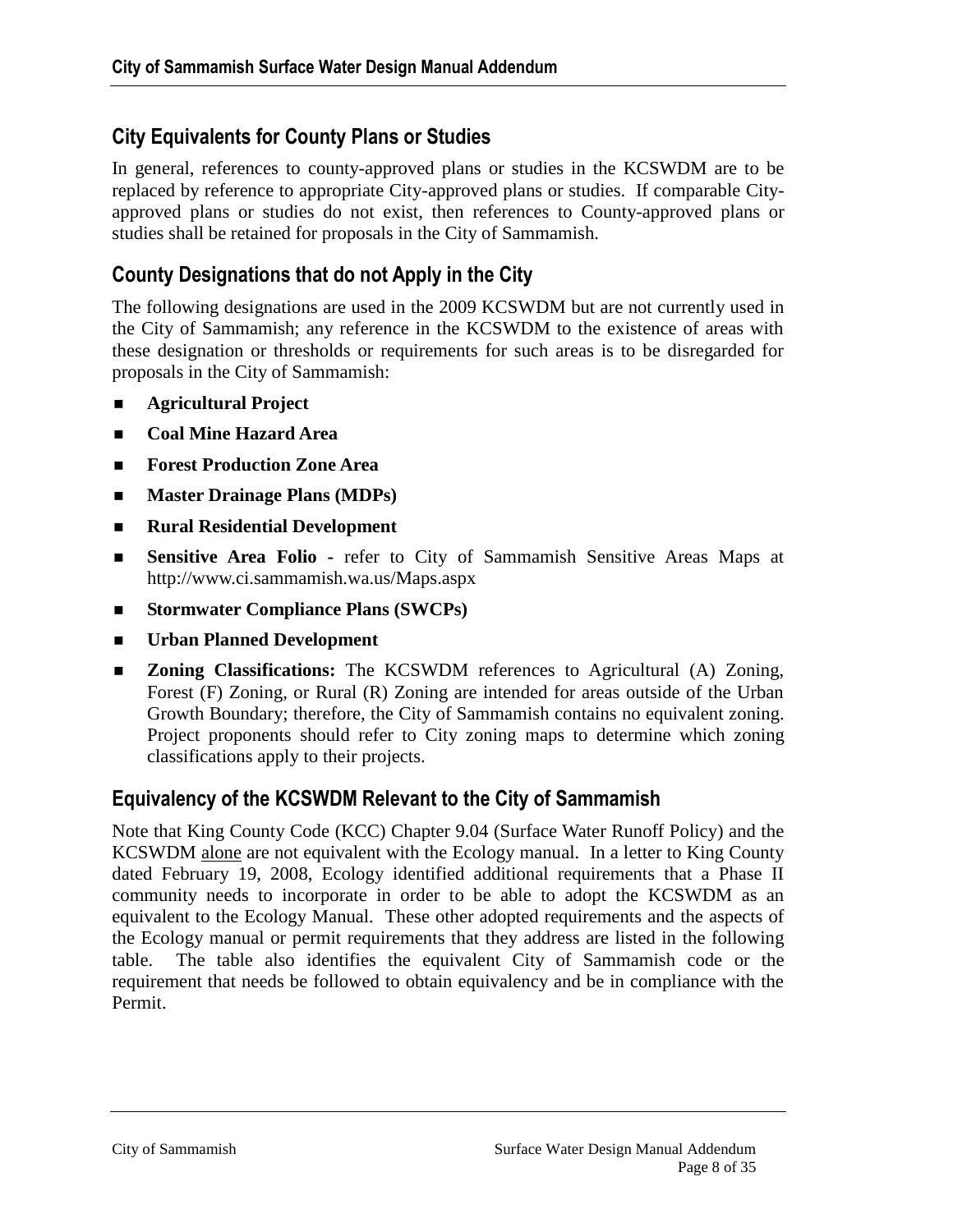| <b>Ecology Requirement</b>                                                                                                                                                                                          | <b>King County Code</b><br>(KCC)                                                                                                                                                                                                  | <b>Sammamish Municipal Code</b><br>(SMC) or Requirement                                                                                                                                                                                                        |
|---------------------------------------------------------------------------------------------------------------------------------------------------------------------------------------------------------------------|-----------------------------------------------------------------------------------------------------------------------------------------------------------------------------------------------------------------------------------|----------------------------------------------------------------------------------------------------------------------------------------------------------------------------------------------------------------------------------------------------------------|
| Construction erosion and<br>sediment controls are required for<br>all new and redevelopment<br>projects, regardless of project<br>size.                                                                             | To meet this requirement, King<br>County relies on KCC 16.82.095<br>Clearing and Grading to require<br>erosion and sediment controls at<br>all sites where a site is disturbed,<br>regardless of whether a permit is<br>required. | The City of Sammamish meets<br>this requirement in SMC<br>16.15.090 Clearing and Grading.                                                                                                                                                                      |
| The application of construction<br>erosion and sediment control<br>requirements and the soil quality<br>and depth best management<br>practice (BMP) for flow control<br>are not currently located in the<br>KCSWDM. | These requirements are located in<br>KCC 16.82 Clearing and<br>Grading.                                                                                                                                                           | To meet this requirement, follow<br>"BMP T5.13: Post- Construction<br>Soil Quality and Depth" in the<br>Ecology Manual, and provided<br>herein as Reference 11.                                                                                                |
| The wetlands protection<br>requirement (Minimum<br>Requirement #8) is not contained<br>in the KCSWDM,                                                                                                               | Wetland protection requirements<br>are located in KCC 21A.24<br>Critical Areas.                                                                                                                                                   | The City of Sammamish meets<br>this requirement in SMC<br>21A.50.290 through 21A.50.632.<br>Wetland management area-<br>Special district overlay is<br>provided in 21A.50.322.<br>Wetland definitions are proved in<br>SMC 21A.15.1395 through<br>21A.15.1415. |
| Exemptions for treatment and<br>flow control in rural areas<br>(allowed for up to 4% total<br>impervious area and 15% new<br>pervious area).                                                                        | Ecology approves the exemptions<br>based on the County's rural area<br>clearing restrictions in KCC<br>16.82 Clearing and Grading.<br>Buffer requirements are<br>contained in KCC 21A.24<br>Critical Areas.                       | The City of Sammamish meets<br>these requirements in SMC 16.15<br>and SMC 21A.50.                                                                                                                                                                              |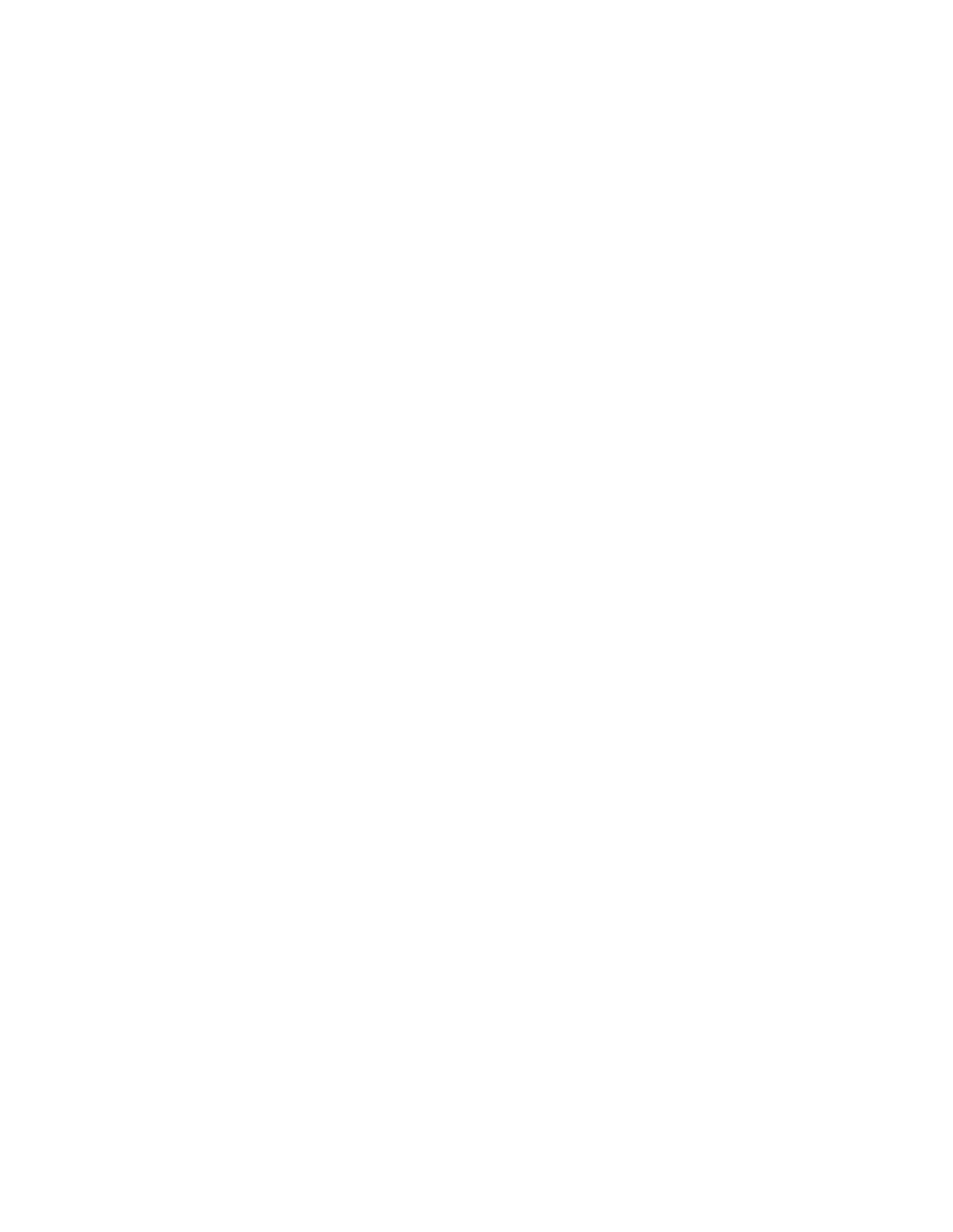## **CHAPTER 1 – Drainage Review and Requirements**

The City of Sammamish has made several minor changes to Chapter 1 of the 2009 KCSWDM. This chapter provides replacement and supplemental text for specific sections of Chapter 1. Apart from these changes, the King County version of Chapter 1 applies for proposals in the City of Sammamish. The City's changes to the County document are as follows:

**Key Terms and Definitions (page 1-1 of the 2009 KCSWDM)** — Replace all references to KCC 21A with SMC 21A. In addition, the following changes to specific terms apply:

| <b>Term</b><br>(page)                             | <b>Action</b>                                                                                                                                                                                                                                                                                                                                                                                                                                                                                        |
|---------------------------------------------------|------------------------------------------------------------------------------------------------------------------------------------------------------------------------------------------------------------------------------------------------------------------------------------------------------------------------------------------------------------------------------------------------------------------------------------------------------------------------------------------------------|
| Critical<br>aquifer<br>recharge area<br>$(p 1-2)$ | Replace as follows per SMC 21A.15.253:<br>"Critical aquifer recharge areas" is the critical area designation that is<br>applied to areas where extra protection of groundwater quantity and quality<br>is needed because of known susceptibility to contamination and importance<br>to drinking water supply. Such areas are delineated on maps provided by<br>the City. See the "Definitions" section for more details.<br>Critical aquifer recharge areas are regulated in SMC 21A.50.280 Critical |
|                                                   | aquifer recharge areas - Development standards.<br>Also mapped. See City's website                                                                                                                                                                                                                                                                                                                                                                                                                   |
|                                                   |                                                                                                                                                                                                                                                                                                                                                                                                                                                                                                      |
| Critical<br>Drainage<br>Area<br>$(p 1-2)$         | Replace as follows per SMC 21A.15.255:<br>"Critical drainage area" means an area that has been formally determined<br>by the King County surface water management department to require more<br>restrictive regulation than countywide standards afford in order to mitigate<br>severe flooding, drainage, erosion, or sedimentation problems that result<br>from the cumulative impacts of development and urbanization. (Ord.<br>O2003-132 § 10).                                                  |
|                                                   | Critical drainage areas are defined in SMC 21A.15.255 and are regulated in<br>SMC 21A.50.355 Lake management areas - Special District overlay.                                                                                                                                                                                                                                                                                                                                                       |
| Erosion<br>hazard area<br>$(p 1-2)$               | Replace as follows per SMC 21A.15.415:<br>"Erosion hazard area" is the critical area designation that is applied to areas<br>underlain by soils that are subject to severe erosion when disturbed. See the<br>"Definitions" section for more details.                                                                                                                                                                                                                                                |
|                                                   | Erosion hazard areas are regulated in SMC 21A.50.220 Erosion hazard<br>areas – Development standards and permitted alterations.                                                                                                                                                                                                                                                                                                                                                                      |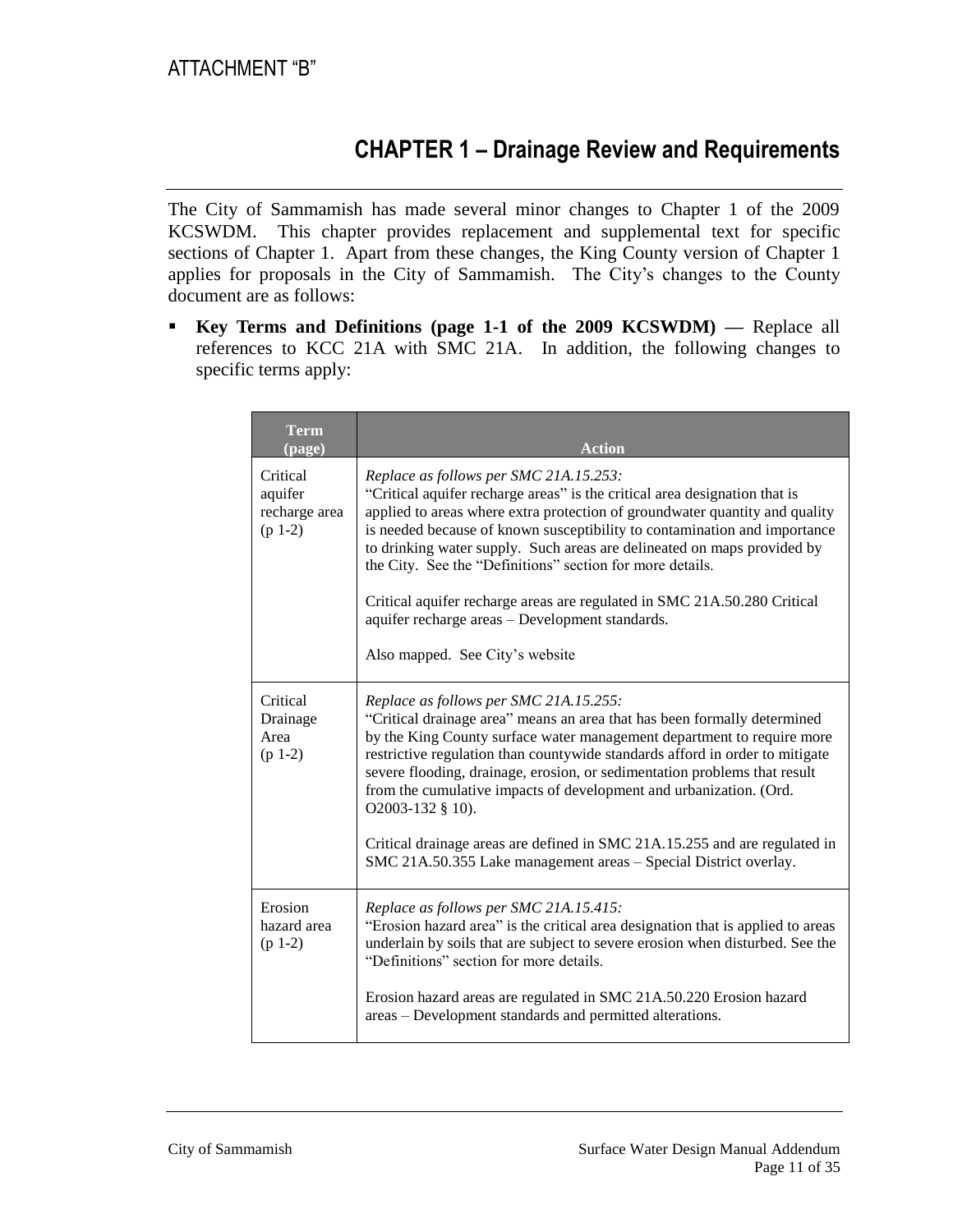| Term.<br>(page)                       | <b>Action</b>                                                                                                                                                                                                                 |
|---------------------------------------|-------------------------------------------------------------------------------------------------------------------------------------------------------------------------------------------------------------------------------|
| Flood Hazard<br>Area<br>$(p 1-3)$     | Replace as follows per SMC 15 Flood Damage Prevention:<br>SMC 15 shall be the basis for establishing the areas of special flood hazard.                                                                                       |
| Landslide<br>Hazard Area<br>$(p 1-3)$ | Replace as follows per SMC 21A 15.680:<br>"Landslide hazard area" is the critical designation that is applied to areas<br>potentially subject to severe risk of landslide due to topography, soil<br>conditions, and geology. |

 **Section 1.1.1 PROJECTS REQUIRING DRAINAGE REVIEW (page 1-9 of the 2009 KCSWDM)** — Replace the "King County Permits and Approvals" table with the following table:

| <b>City of Sammamish Permits and Approvals</b>                                                                                          |  |  |
|-----------------------------------------------------------------------------------------------------------------------------------------|--|--|
| <b>Construction Permits</b>                                                                                                             |  |  |
| Right of Way Permit                                                                                                                     |  |  |
| <b>Site Development Permits</b>                                                                                                         |  |  |
| <b>Conditional Use Permits</b>                                                                                                          |  |  |
| Clear and Grade Permit                                                                                                                  |  |  |
| <b>Shoreline Management Substantial Development Permits</b>                                                                             |  |  |
| <b>Short Subdivision Developments (Short Plat)</b>                                                                                      |  |  |
| <b>Subdivision Developments (Plats)</b>                                                                                                 |  |  |
| Commercial Site Development Permit (CSDP)                                                                                               |  |  |
| Unified Zone Development Permit (UZDP)                                                                                                  |  |  |
| <b>Plat Alterations</b>                                                                                                                 |  |  |
| Notes: See SMC 20.05 - PROCEDURES FOR LAND USE PERMIT APPLICATIONS,<br>PUBLIC NOTICE, HEARINGS, AND APPEALS for additional information. |  |  |

 **Section 1.2 CORE REQUIREMENTS, Downstream Water Quality Problems Requiring Special Attention (page 1-26 of the 2009 KCSWDM) —** The following supplemental information is added to this section:

> The 2009 KCSWDM recognizes water quality problems requiring special mitigation measures to protect receiving waters. A water quality problem is defined as a problem documented by the state to exceed the state's numeric water quality standard. The 2009 KCSWDM references Category 2, 4, and 5 water quality problems as requiring special attention. Within the City of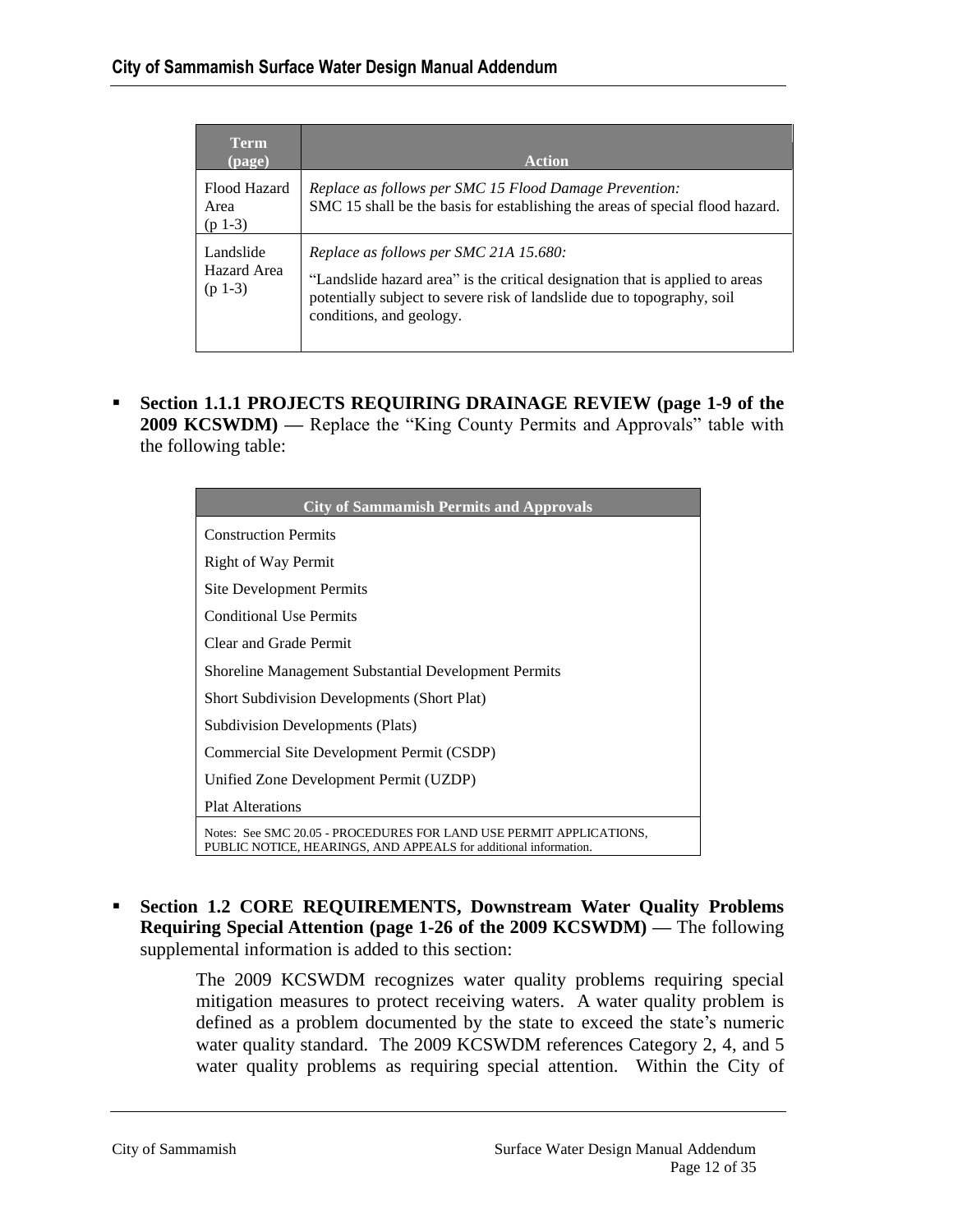Sammamish, the following water quality problems are currently listed by the Department of Ecology, based on the 2008 Water Quality Assessment, approved by the U.S. Environmental Protection Agency on January 29, 2009. The latest designated impaired waterbodies can be viewed at http://apps.ecy.wa.gov/wqawa/viewer.htm.

| <b>Impaired Water Body</b> | <b>Parameter</b>                                      | Category*                   |
|----------------------------|-------------------------------------------------------|-----------------------------|
| Lake Sammamish             | Dissolved oxygen, fecal coliform                      | 5                           |
| Lake Sammamish             | Total phosphorus                                      | 2                           |
| Pine Lake Creek            | Fecal coliform, dissolved oxygen, total<br>phosphorus | 5                           |
| Laughing Jacobs Creek      | Fecal coliform, dissolved oxygen                      | 5                           |
| <b>Ebright Creek</b>       | Fecal coliform                                        | 5                           |
| <b>Ebright Creek</b>       | Dissolved oxygen                                      | $\mathfrak{D}$              |
| Evans Creek                | Fecal coliform, dissolved oxygen,<br>temperature      | 4a                          |
| <b>Evans Creek</b>         | pH                                                    | $\mathfrak{D}$              |
| Beaver Lake No. 2          | Total phosphorus                                      | $\mathcal{D}_{\mathcal{A}}$ |

\* Definition of Categories for impaired waterbodies:

o Category 2: Waters of concern, some evidence of water quality problem.

o Category 4 (a and b): Polluted waters with a plan (TMDL) or pollution control program in place to address the problem.

o Category 5: Polluted waters, a TMDL plan is required.

Projects that discharge to the impaired waterbodies identified above may be required to implement special treatment to address the water quality problem in accordance with the requirements outlined in Section 1.2.2.3, Water Quality Problem Impact Mitigation.

Studies and lake management plans have determined that Beaver and Pine Lakes within the City of Sammamish require a higher level of total phosphorus reduction than that currently required by the 2009 KCSWDM. For projects that drain to Beaver Lake or Pine Lake, the project proponent shall contact the City for specific requirements necessary to attain the desired level of total phosphorus reduction.

The federal Clean Water Act requires that a Total Maximum Daily Load (TMDL) cleanup plan be developed for each of the waterbodies on the state's list of impaired waterbodies, known as the "303(d) list." The TMDL study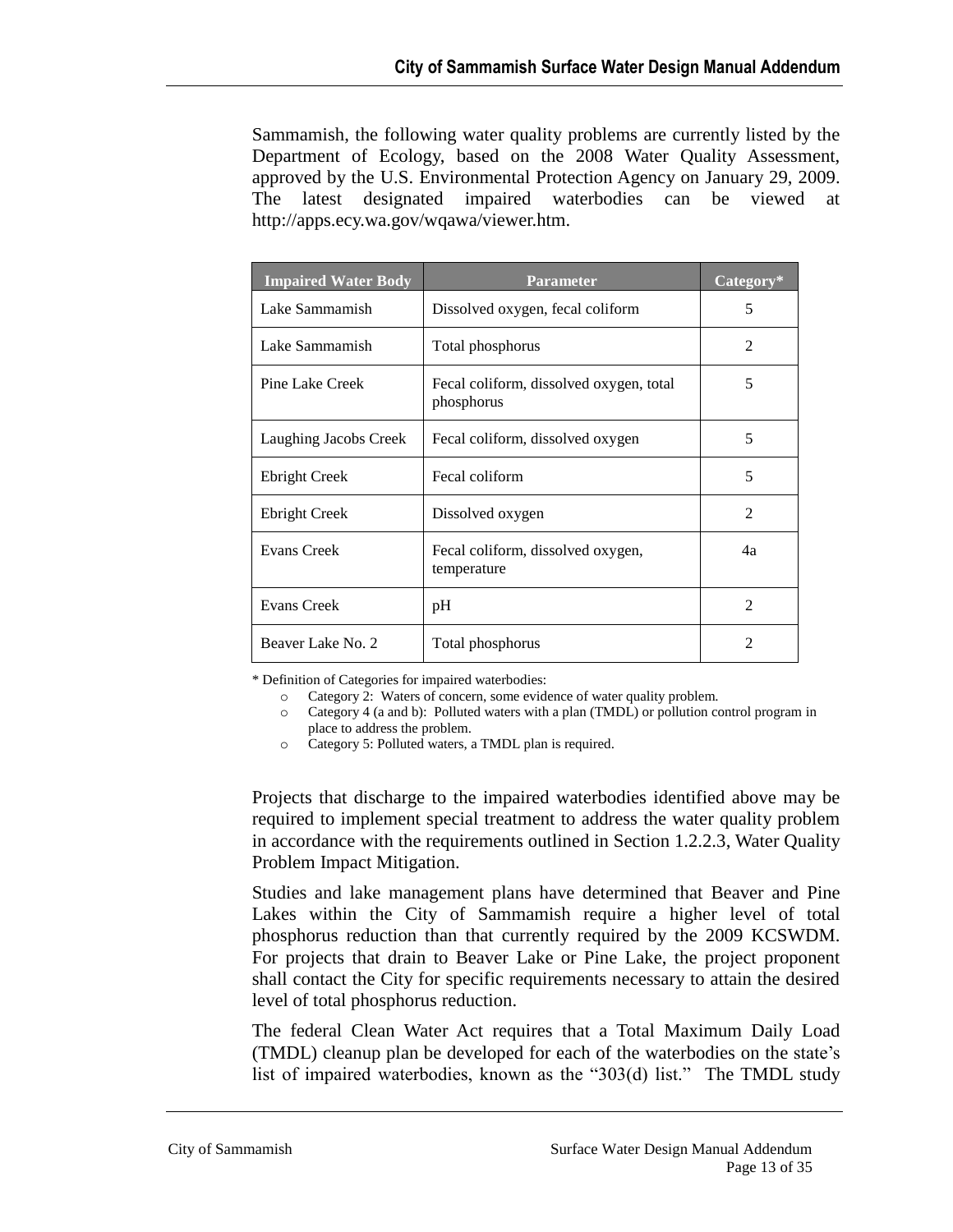identifies pollution problems in the watershed, and specifies how much pollution needs to be reduced or eliminated to achieve clean water. Ecology has prepared TMDLs for fecal coliform bacteria, temperature and dissolved oxygen for the Bear-Evans watershed. Strategies identified in the TMDLs to address the water quality impairment in the Bear-Evans watershed are listed below. Development or redevelopment projects within the City of Sammamish that ultimately drain to Evans Creek should incorporate these actions as appropriate.

#### **TMDL - Implementation Strategy for Fecal Coliform Bacteria in the Evans Creek Watershed**

- o Implement structural (as appropriate) and non-structural stormwater source control best management practices (BMPs).
- o Restore riparian vegetation to help filter out stormwater pollutants.
- o Properly manage domestic animal and livestock wastes.

#### **TMDL - Implementation Strategy for Temperature and Dissolved Oxygen in the Evans Creek watershed**

- o Plant new and preserve existing trees in the riparian zone along lengths of the creeks.
- o Investigate opportunities to enhance groundwater recharge.
- o Restore and protect wetlands in areas that will benefit the stream and enhance habitat.
- o Consider a water management strategy that recognizes the benefits of maintaining summer baseflows.
- o Minimize human-caused sources of nutrients in the watershed.

#### **Soil Amendment Requirement**

All projects that propose 7,000 square feet of land disturbing activity, or more, are required to amend the soils as specified below. This requirement is intended to apply to all projects independent of what surface water design manual is used.

o Except as otherwise provided below, areas that have been cleared and graded shall have the soil moisture holding capacity restored to that of the original undisturbed soil native to the site to the maximum extent practicable. The soil in any area that has been compacted or that has had some or all of the duff layer or underlying topsoil removed shall be amended to mitigate for lost moisture-holding capacity. The amendment shall take place between May 1 and October 1. The topsoil layer shall be a minimum of eight inches thick, unless the applicant demonstrates that a different thickness will provide conditions equivalent to the soil moistureholding capacity native to the site. The topsoil layer shall have an organic matter content of between five to ten percent dry weight and a pH suitable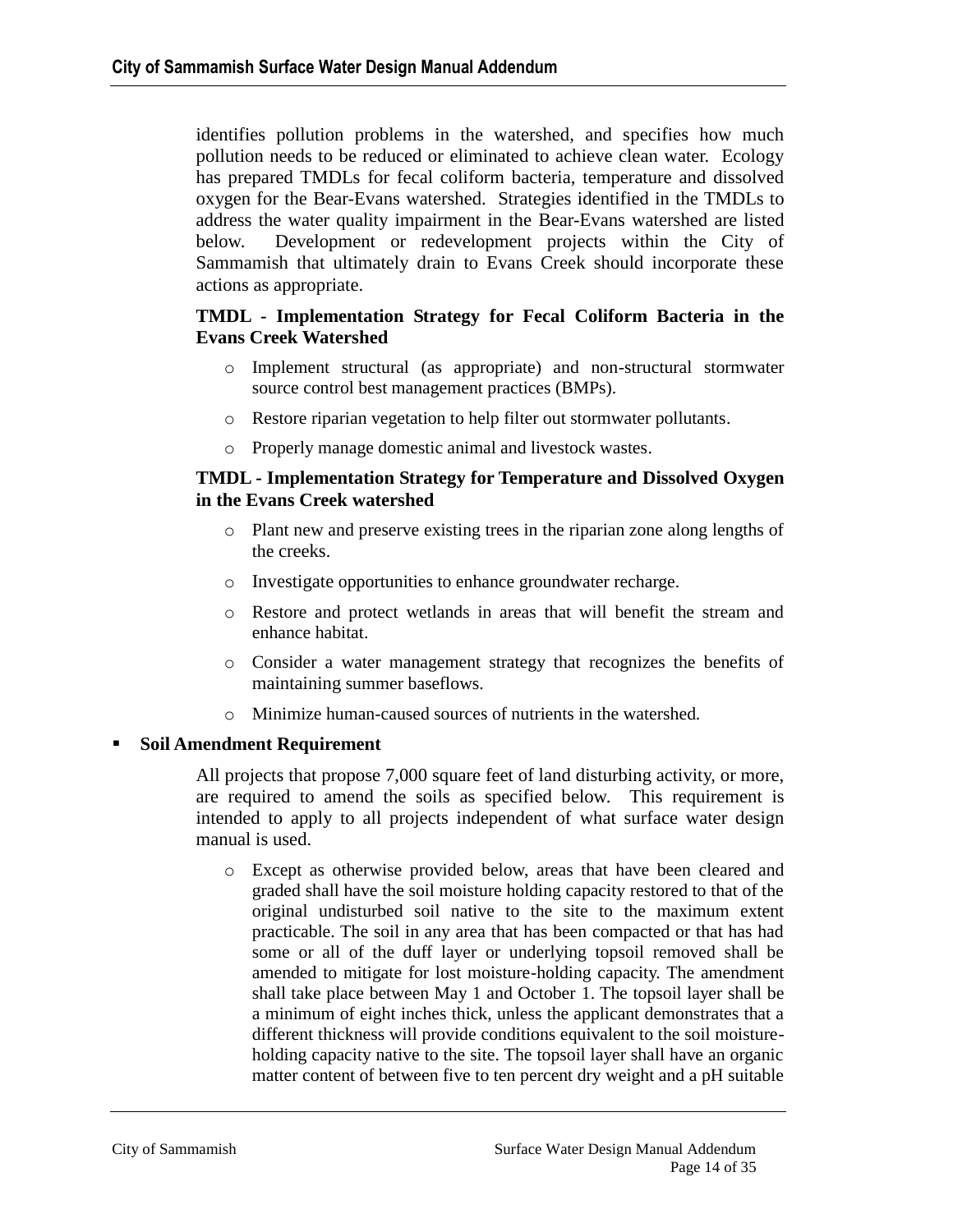for the proposed landscape plants. When feasible, subsoils below the topsoil layer should be scarified at least four inches with some incorporation of the upper material to avoid stratified layers. Compost used to achieve the required soil organic matter content must meet the definition of "composted materials" in WAC 173-350-220.

- o This subsection does not apply to areas that: a. Are subject to a state surface mine reclamation permit; or b. At project completion are covered by an impervious surface, incorporated into a drainage facility or engineered as structural fill or slope.
- **Section 1.3.1 SPECIAL REQUIREMENT #1: OTHER ADOPTED AREA-SPECIFIC REQUIREMENTS (page 1-77 of the 2009 KCSWDM) —** Replace the table in Section 1.3.1 on page 1-78 with the following:

| <b>Threshold</b>                                                    | <b>Requirement</b>                                                                                |
|---------------------------------------------------------------------|---------------------------------------------------------------------------------------------------|
| IF a proposed project is in a basin plan or<br>lake management plan | THEN the proposed project shall comply as<br>codified by the City of Sammamish<br>Municipal Code. |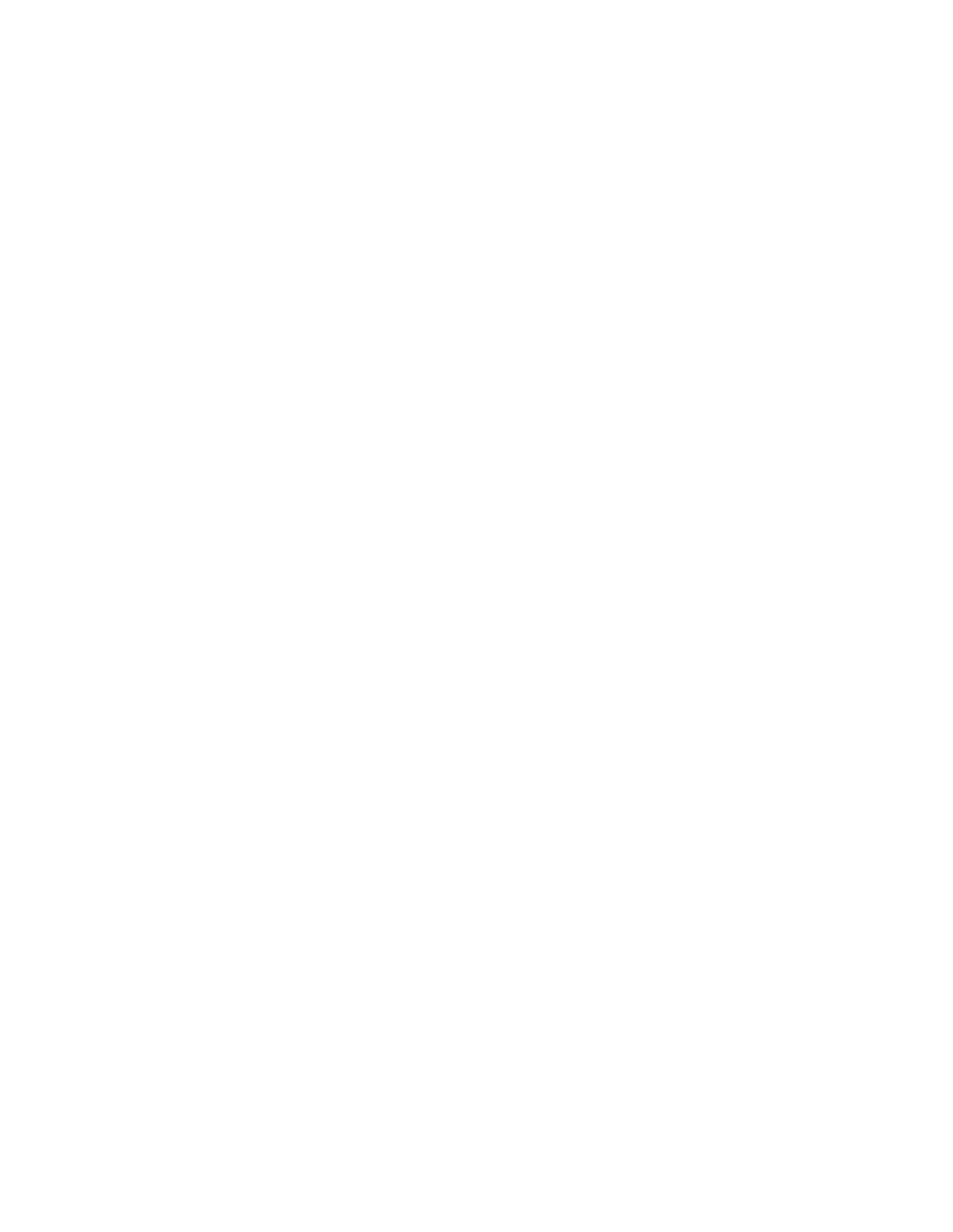# **CHAPTER 2 – Drainage Plan Submittal**

The City of Sammamish has added supplemental information and made minor changes to Chapter 2 of the 2009 KCSWDM, as described below. Apart from this information, project proponents should refer to the county document for guidance on drainage plan submittal. All submittal reviews shall be conducted by the Department of Community Development (DCD).

#### **Supplemental Information**

As part of our Surface Water Design Manual the applicant shall refer to the following documents for Project Plans and As-Builts.

- 1) Site Development Permit Technical Submittal Requirements (Pages 3-5 relate to Stormwater). This document is provided on the city website at: <http://www.ci.sammamish.wa.us/files/document/7089.pdf>
- 2) The applicant shall use the *City of Sammamish Standard Development Project Close-out (M/D Period) PW Administration Items Requirements/Checklist* form (available from the City of Sammamish Department of Community Development as a guide to assembling a *First Submittal Intake* package.

#### **Section 2.4.2 FINAL CORRECTED PLAN SUBMITTAL (page 2-35 of the 2009 KCSWDM) —** Replace Section 2.4.2 in entirety as follows:

The applicant shall use the *City of Sammamish Standard Development Project Close-out (M/D Period) PW Administration Items Requirements/Checklist* form (available from DCD ) as a guide to assembling a *Second Submittal Intake* package for project closeout.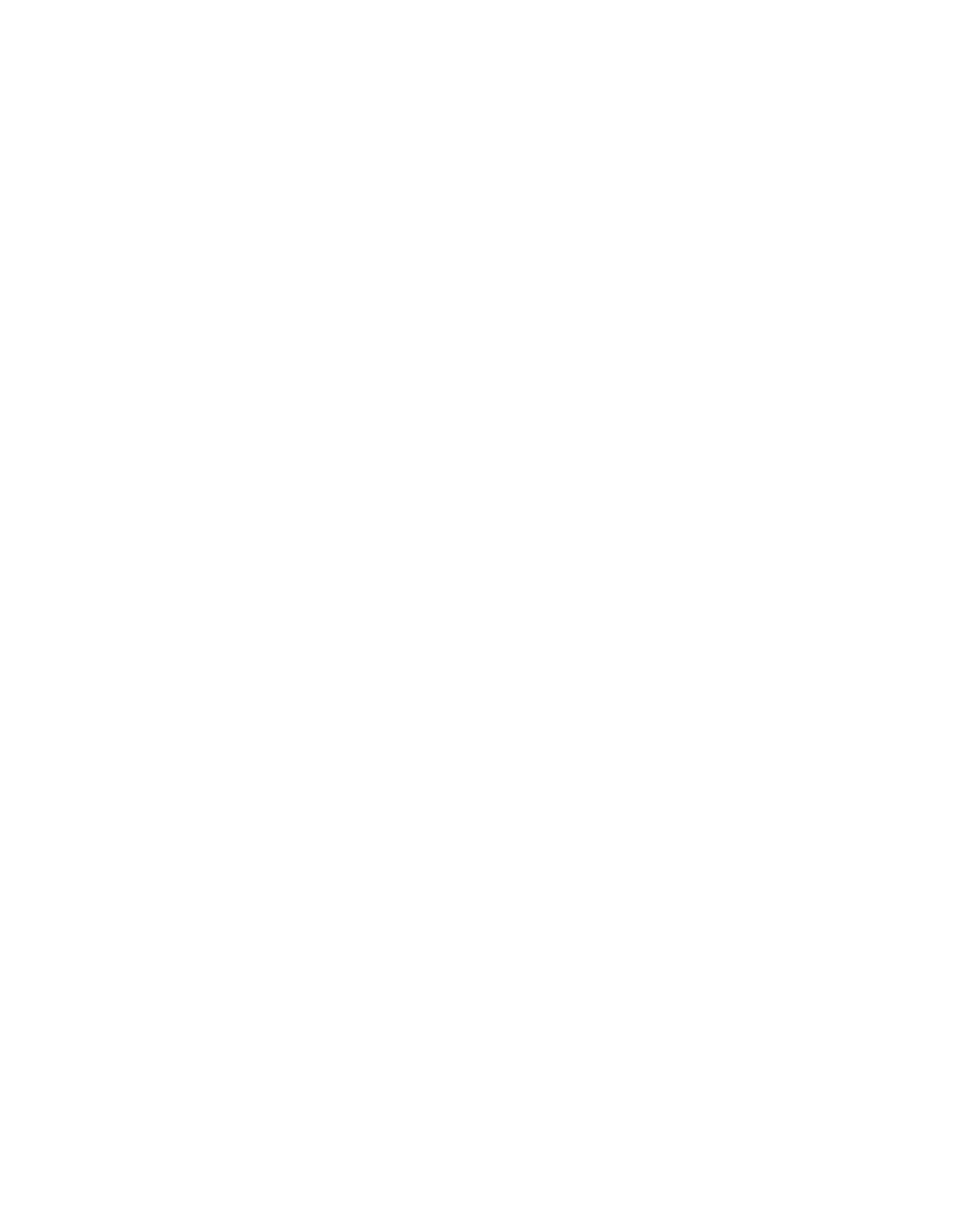# **CHAPTER 3 – Hydrologic Analysis and Design**

The City of Sammamish has made no changes to Chapter 3 of the 2009 KCSWDM. Project proponents should refer to the county document for guidance on hydrologic analysis and design.

The City of Sammamish has identified specific areas requiring Level 2 or Level 3 flow control as defined within the KCSWDM. Flow control areas are identified in the flow control maps accompanying this Addendum.

The City of Sammamish accepts continuous models that have been approved by Ecology. Included among these are:

- o **King County Runoff Time Series (KCRTS):** This is the hydrologic model that accompanies the 2009 KCSWDM. Ecology has deemed this model to be equivalent to the requirements of the Ecology manual provided that compliance for the flow-duration curves are consistent with the method Ecology uses. The model includes hourly and 15-minute rainfall. The 15-minute rainfall is used to determine peak flows used for conveyance design.
- o **Western Washington Hydrologic Model (WWHM):** This is the hydrologic model that accompanies the Ecology manual. WWHM incorporates routines to evaluate LID techniques. WWHM was initially developed for detention and water quality design and did not focus on peak flow predictions for conveyance design. The standard model does not include rainfall data that would be suitable for determining peak flows for conveyance design.
- o **MGSFlood:** This is the hydrologic model originally developed for Washington State Department of Transportation (WSDOT) for use in transportation projects. MGSFlood incorporates an extended rainfall database of 158 years in length created by combining rainfall records from different locations in the Pacific Northwest. It has recently incorporated a rainfall that is disaggregated to a 5 minute timestep to assist in the design of conveyance. MGSFlood also incorporates routines to evaluate LID techniques

The approved models are all derivatives of the Hydrologic Simulation Program-FORTRAN (HSPF) model. The City also accepts use of the HSPF model, provided suitable documentation is provided and approved concerning the runoff parameters used for the analyses. Approved regional parameters or basin-specific parameters developed during a basin plan can be used. Alternative parameters can be used following the protocols described in the 2009 KCSWDM.

Hydrologic analysis methods must follow "Table 3.2 Acceptable Uses of Runoff Computation Methods" found on page 3-10 of the 2009 KCSWDM. Derivatives of HSPF (e.g., KCRTS, MGSFlood, and WWHM) can be applied as indicated under the "KCRTS" column. As noted above, there are differences the rainfall data used for these derivative models. These differences are most noticeable in the generation of peak flows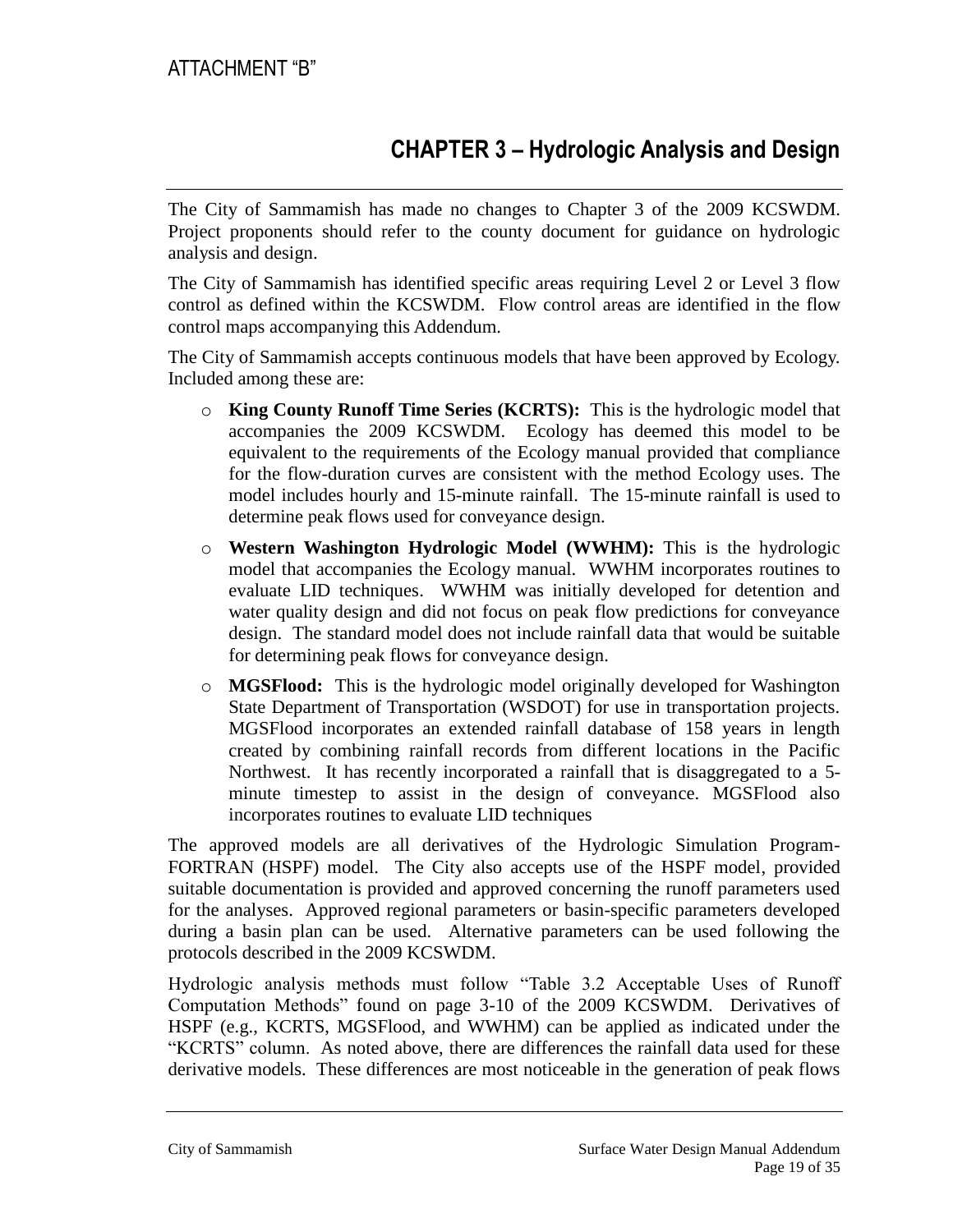used for conveyance design. The City of Sammamish currently accepts both KCRTS and MGSFlood for conveyance design.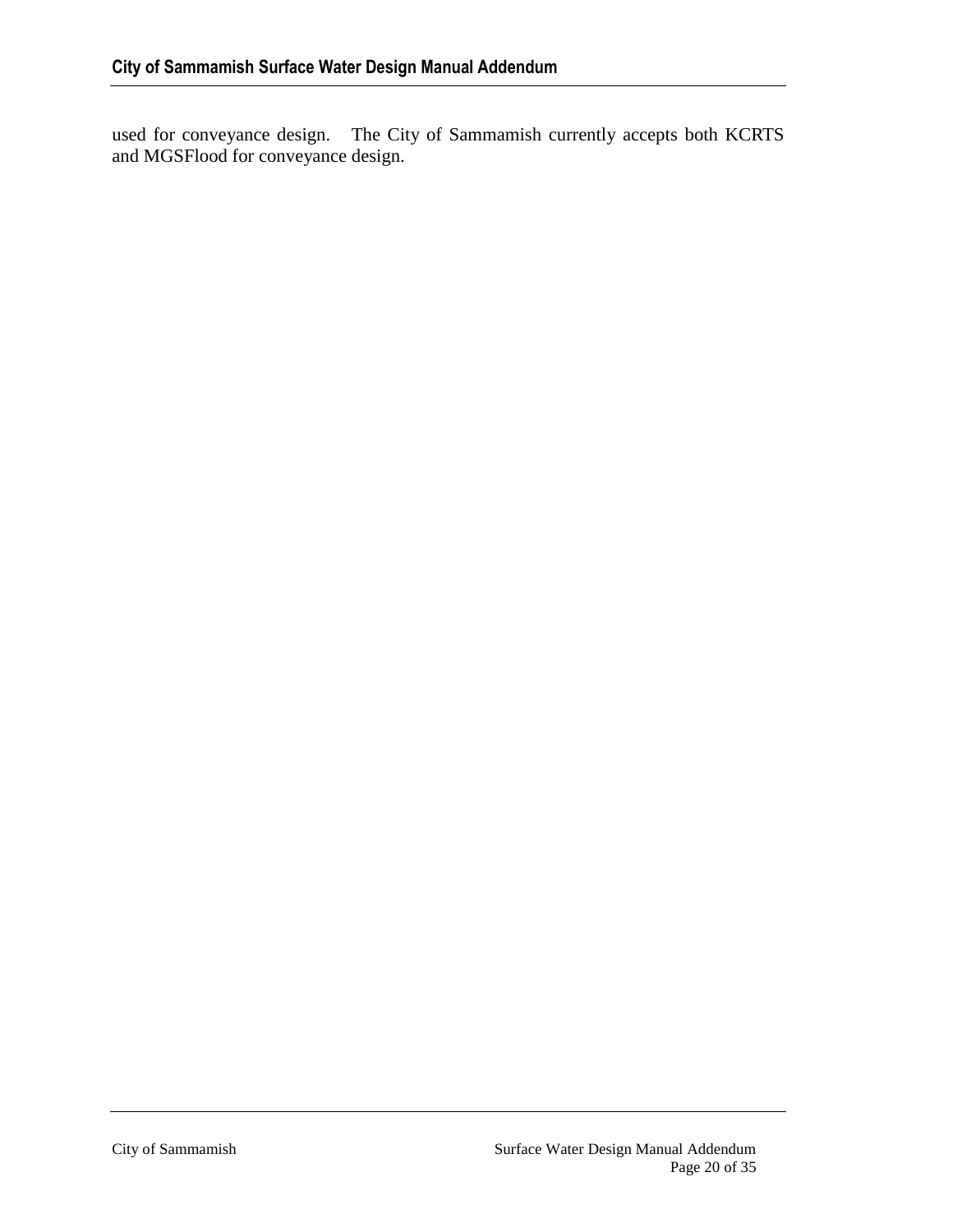## **CHAPTER 4 – Conveyance System Analysis and Design**

The City of Sammamish has made no changes to Chapter 4 of the 2009 KCSWDM. Project proponents should refer to the county document for guidance on conveyance system analysis and design.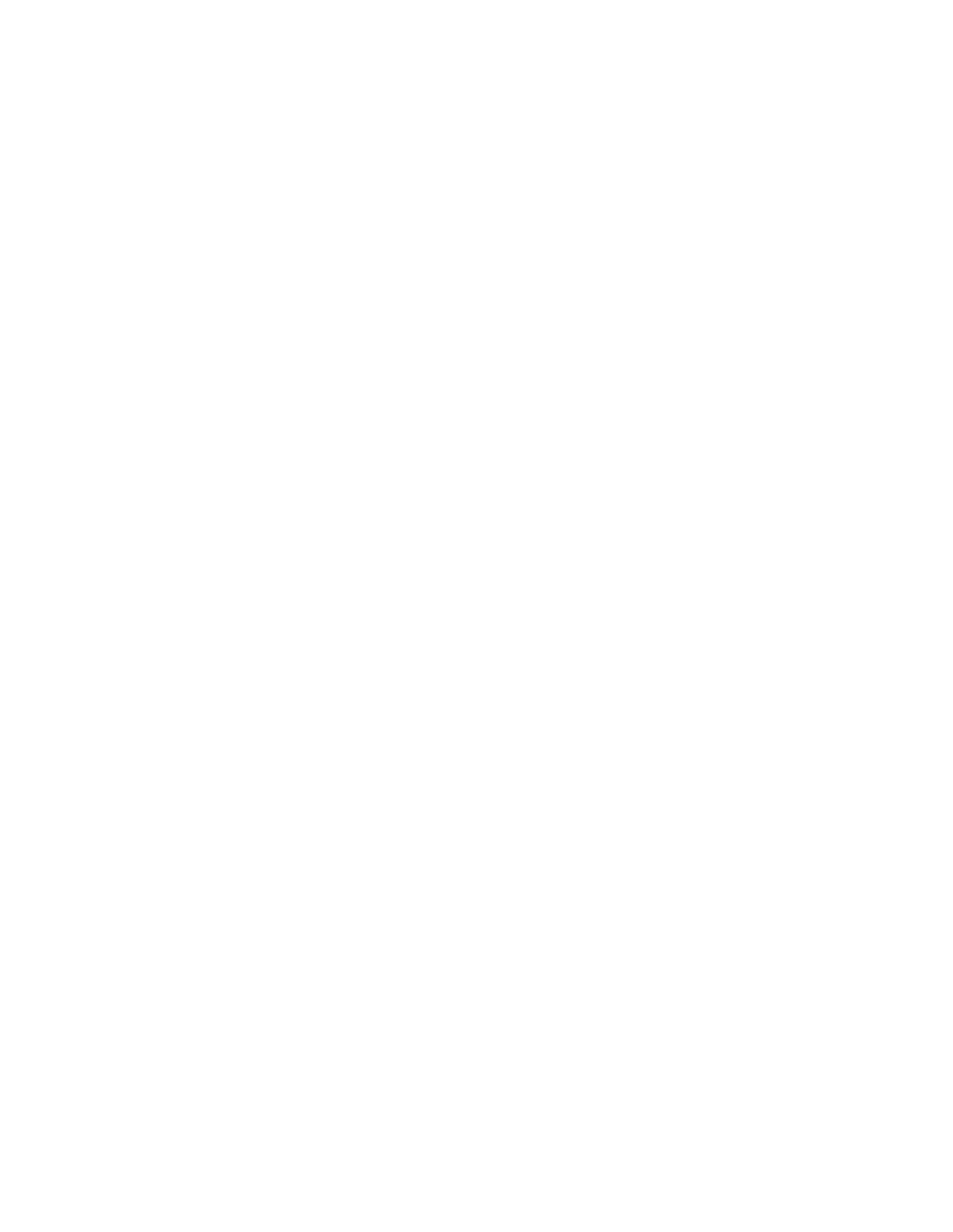# **CHAPTER 5 – Flow Control Design**

The City of Sammamish has added supplemental information and made several minor changes to Chapter 5 of the 2009 KCSWDM, as described below. Apart from this information, project proponents should refer to the county document for guidance on flow control design.

#### **Supplemental Information**

The City of Sammamish has identified specific areas where the Conservation Flow Control (Level 2) and Flood Problem Flow Control (Level 3) flow control standards described in the 2009 KCSWDM are to be applied within the City. Locations are shown on the City of Sammamish Flow Control Applications map accompanying this Addendum.

Generally, the King County Basic Flow Control (Level 1) standard does not apply within the City. There may, however, be circumstances where the Basic Flow Control standard can be applied. The 2009 KCSDM defines the Basic Flow Control Standard as being appropriate for areas that drain to a closed conveyance system that discharges to a waterbody designated as a major receiving water. Lake Sammamish is designated a major receiving water. Developments that drain to closed drainage systems discharging directly to Lake Sammamish could, by definition, be eligible for the Basic Flow Control Standard. This would be the case where runoff from a new or redevelopment project area discharges to an existing system downstream drainage system where downstream capacity issues are likely with an increase in runoff to the system.

Chapter 5 describes various LID techniques. These should be used as the technical guidance for implementing the BMPs specified in the LID Ordinance.

#### **Changes to 2009 KCSWDM**

- **Section 5.3.1.1 DESIGN CRITERIA, Detention Ponds in Open Space (page 5-25 of the 2009 KCSWDM) —** This section does not apply. City of Sammamish does not require this signage.
- **Section 5.3.1.1 DESIGN CRITERIA, Figure 5.3.1.D Permanent Surface Water Control Pond Signs (page 5-29 of the 2009 KCSWDM) —** Replace references to King County and the King County logo with City of Sammamish and the City of Sammamish logo, respectively. Also, delete the last sentence and replace with the following:

For more information or to report littering, vandalism or other problems, call City Hall at 425-295-0500. For emergencies after-hours, holidays, and weekends call the public works emergency dispatch number at 206- 296-8100.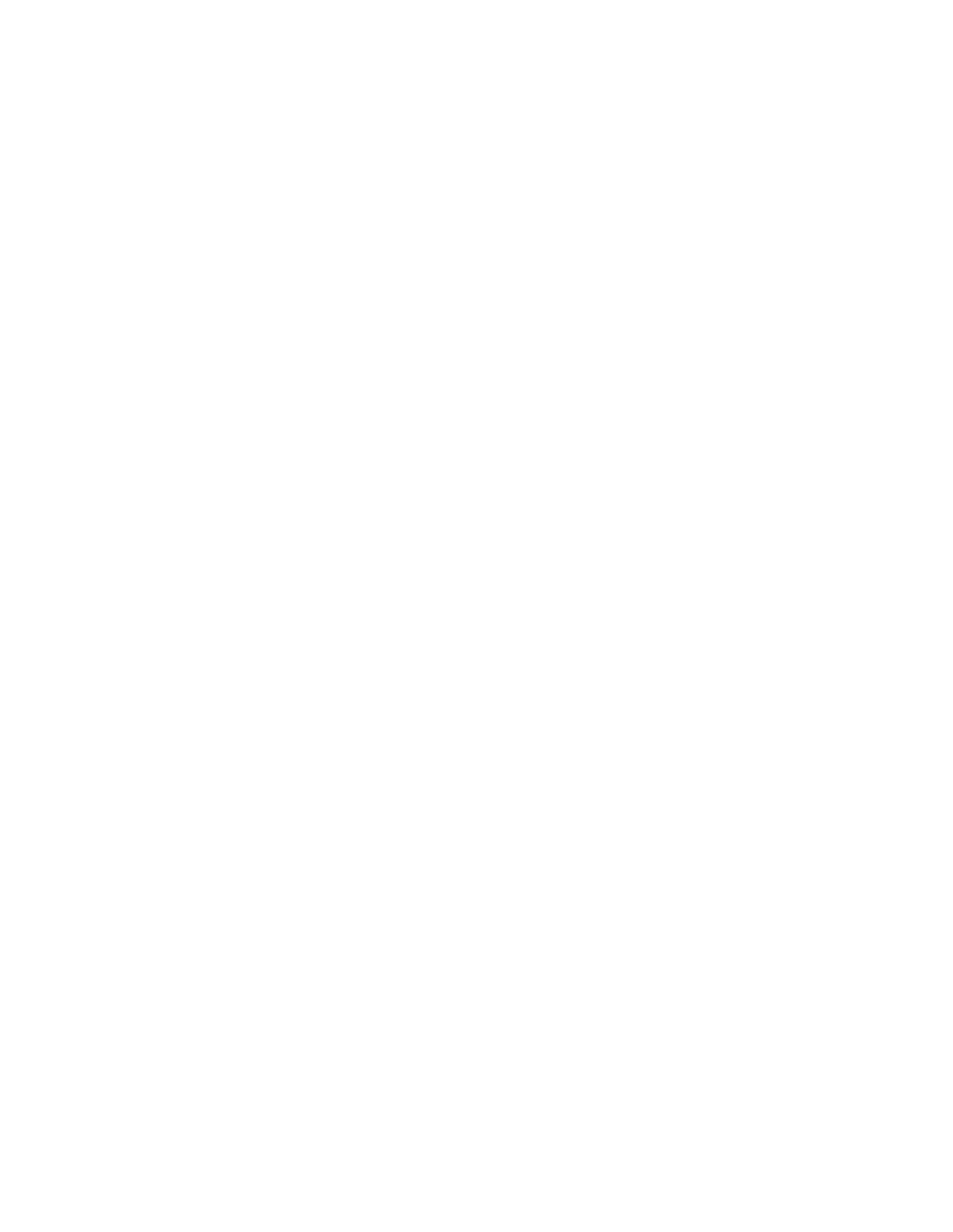The City of Sammamish has added supplemental information and made one minor change to Chapter 6 of the 2009 KCSWDM, as described below. Apart from this information, project proponents should refer to the county document for guidance on water quality design.

#### **Supplemental Information**

The City of Sammamish adopts the BMPs and water quality treatment menus in the 2009 KCSWDM. Special treatment requirements for runoff draining to impaired waterbodies are addressed in Chapter 1. An exception to the KCSWDM is the treatment requirement for runoff discharging to lakes designated to receive a higher level of total phosphorus removal. The Sensitive Lake Protection Menu in the 2009 KCSWDM has a treatment goal of 50 percent reduction of annual average total phosphorus (TP), assuming typical pollutant concentrations in urban runoff. Lake management plans and studies have determined that Beaver Lake and Pine Lake require higher levels of phosphorus removal to protect the lakes from eutrophication brought about by development. Within these areas, a treatment goal of 80 percent reduction of TP is required. Areas requiring the higher level of TP reduction are shown on the Water Quality Treatment Application map accompanying this Addendum. Proponents for projects within these areas shall work with the City to determine the appropriate measures to be taken to achieve the 80 percent TP reduction goal.

#### **Change to 2009 KCSWDM**

 **Section 6.4.1.2 BASIC DESIGN CRITERIA, Figure 6.4.1.C Waterfowl Sign (page 6-82 of the 2009 KCSWDM) —** This section does not apply. City of Sammamish does not require this signage.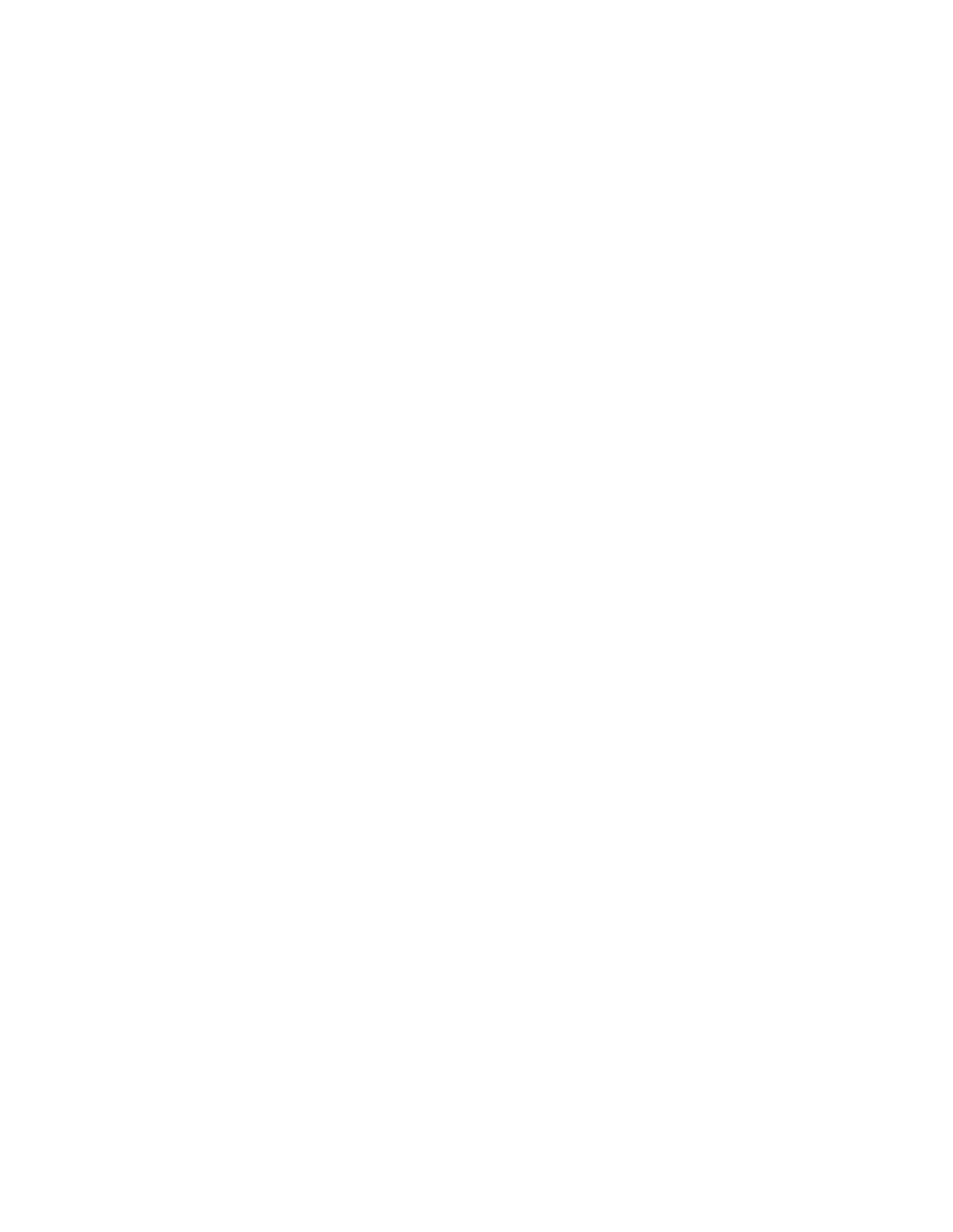# **DEFINITIONS**

The City of Sammamish has made the following changes to the Definitions Section of the 2009 KCSWDM. Project proponents should refer to the county document for other definitions.

| Term (page)                                    | <b>Action</b>                                                                                                                                                                                                                                                                                                                                                                                                                                                                                     |
|------------------------------------------------|---------------------------------------------------------------------------------------------------------------------------------------------------------------------------------------------------------------------------------------------------------------------------------------------------------------------------------------------------------------------------------------------------------------------------------------------------------------------------------------------------|
| Critical aquifer<br>recharge area<br>$(p 1-2)$ | Replace as follows (from SMC 21A.15.253):                                                                                                                                                                                                                                                                                                                                                                                                                                                         |
|                                                | Critical aquifer recharge areas (CARAs) means those areas in the City of<br>Sammamish with a critical recharging effect on aquifers used for potable water as<br>defined by WAC 365-190-030(2). CARAs have prevailing geologic conditions<br>associated with infiltration rates that create a high potential for contamination of<br>groundwater resources or contribute significantly to the replenishment of<br>groundwater. CARAs shall be classified based on the following criteria:         |
|                                                | (1) Class 1 CARAs include those areas located within the mapped one- or five-year<br>capture zone of a wellhead protection area.                                                                                                                                                                                                                                                                                                                                                                  |
|                                                | (2) Class 2 CARAs include those areas located within the mapped 10-year capture<br>zone of a wellhead protection area.                                                                                                                                                                                                                                                                                                                                                                            |
|                                                | (3) Class 3 CARAs include those areas outside wellhead protection areas that are<br>identified as high aquifer recharge potential areas based on characteristics of surficial<br>geology and soil types. (Ord. O2005-193 § 2)                                                                                                                                                                                                                                                                     |
| <b>Erosion hazard</b>                          | Replace as follows (from SMC 21A.15.415):                                                                                                                                                                                                                                                                                                                                                                                                                                                         |
| area<br>$(p 1-2)$                              | <b>Erosion hazard areas</b> mean those areas in the City underlain by soils that are subject<br>to severe erosion when disturbed. Such soils include, but are not limited to, those<br>classified as having a severe or very severe erosion hazard according to the USDA<br>Soil Conservation Service, the 1973 King County Soils Survey or any subsequent<br>revisions or addition by or to these sources. These soils include the following when<br>they occur on slopes 15 percent or steeper: |
|                                                | (1) The Alderwood gravely sandy loam (AgD);                                                                                                                                                                                                                                                                                                                                                                                                                                                       |
|                                                | (2) The Alderwood and Kitsap soils (AkF);                                                                                                                                                                                                                                                                                                                                                                                                                                                         |
|                                                | (3) The Beausite gravely sandy loam (BeD and BeF);                                                                                                                                                                                                                                                                                                                                                                                                                                                |
|                                                | (4) The Everett gravelly sandy loam (EvD);                                                                                                                                                                                                                                                                                                                                                                                                                                                        |
|                                                | (5) The Kitsap silt loam (KpD);                                                                                                                                                                                                                                                                                                                                                                                                                                                                   |
|                                                | (6) The Ovall gravely loam (OvD and OvF);                                                                                                                                                                                                                                                                                                                                                                                                                                                         |
|                                                | (7) The Ragnar fine sandy loam (RaD); and                                                                                                                                                                                                                                                                                                                                                                                                                                                         |
|                                                | (8) The Ragnar-Indianola Association (RdE). (Ord. O2005-193 § 2; Ord. O2003-132<br>\$10)                                                                                                                                                                                                                                                                                                                                                                                                          |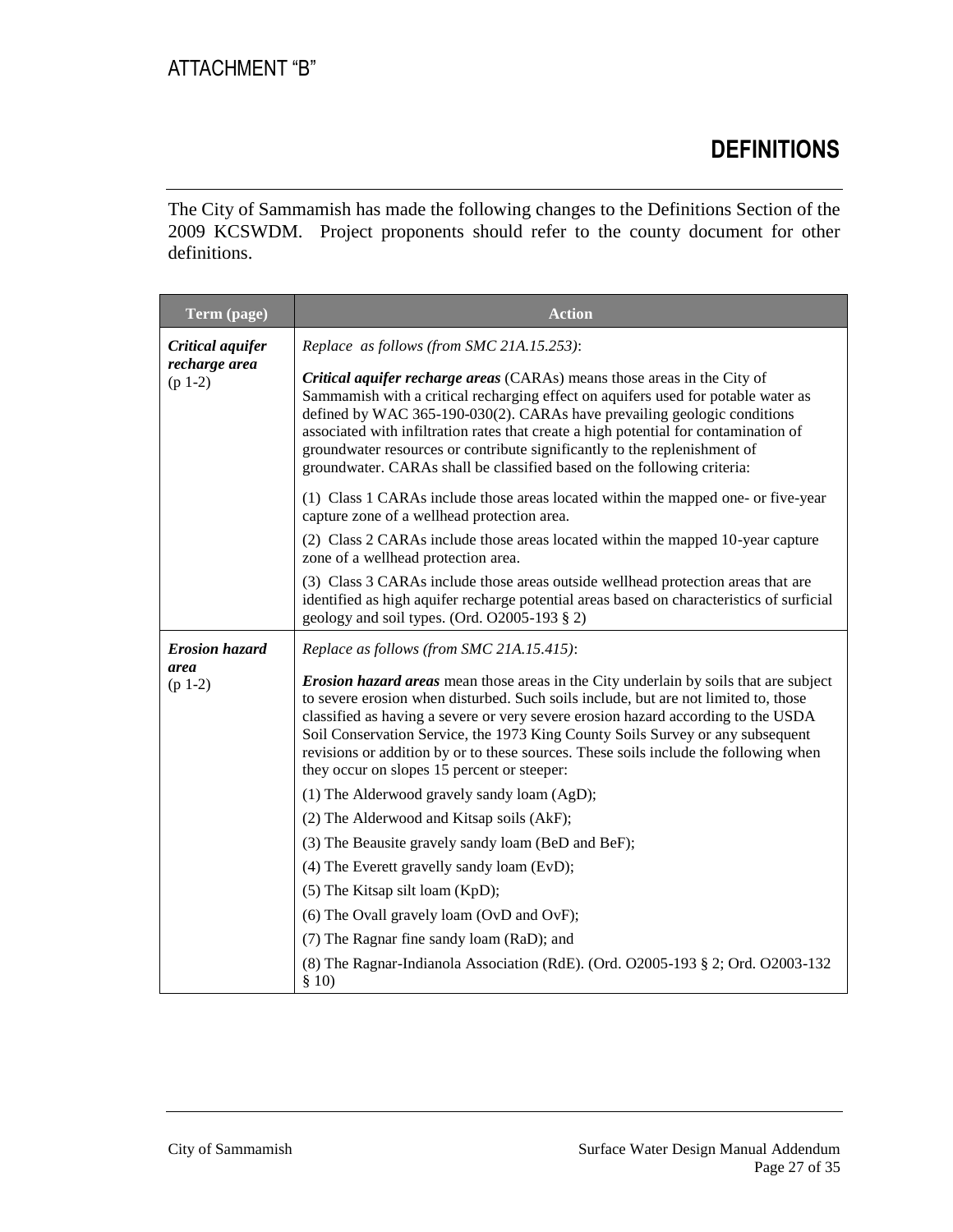## **City of Sammamish Surface Water Design Manual Addendum**

| Term (page)                                                | <b>Action</b>                                                                                                                                                                                                                                                                                                                                                                                                                                                                                                                                                                                                                                                                                                                                                                                                                                                                                                                                                                                                                                                                                                                                                                                                                                                                                                                                                                                        |
|------------------------------------------------------------|------------------------------------------------------------------------------------------------------------------------------------------------------------------------------------------------------------------------------------------------------------------------------------------------------------------------------------------------------------------------------------------------------------------------------------------------------------------------------------------------------------------------------------------------------------------------------------------------------------------------------------------------------------------------------------------------------------------------------------------------------------------------------------------------------------------------------------------------------------------------------------------------------------------------------------------------------------------------------------------------------------------------------------------------------------------------------------------------------------------------------------------------------------------------------------------------------------------------------------------------------------------------------------------------------------------------------------------------------------------------------------------------------|
| <b>Flood hazard</b><br>area<br>$(p 1-3)$                   | Replace as follows (per SMC 21A.15.680):<br><b>Flood hazard areas</b> means those areas in the City of Sammamish subject to<br>inundation by the base flood and those areas subject to risk from channel relocation<br>or stream meander including, but not limited to, streams, lakes, wetlands, and closed<br>depressions. (Ord. O2003-132 § 10)                                                                                                                                                                                                                                                                                                                                                                                                                                                                                                                                                                                                                                                                                                                                                                                                                                                                                                                                                                                                                                                   |
| <b>Frequently</b><br><b>Flooded Area</b><br>SMC 21A.50.230 | Add new definition as follows (from SMC 21A.50.230):<br>(1) Frequently flooded areas include all areas of special flood hazards within the<br>jurisdiction of the City of Sammamish.(a) The areas of special flood hazard are<br>identified by the Federal Insurance Administration in a scientific and engineering<br>report entitled "the Flood Insurance Study for King County," as amended, as stated in<br>SMC 15.10.060. The flood insurance study is on file at Sammamish City Hall. The<br>best available information for flood hazard area identification as outlined in SMC<br>15.10.130(2) shall be the basis for regulation until a new FIRM is issued that<br>incorporates the data utilized under SMC 15.10.130(2).<br>(b) The director may use additional flood information that is more restrictive or<br>detailed than that provided in the Flood Insurance Study conducted by the Federal<br>Emergency Management Agency (FEMA) to designate frequently flooded areas,<br>including data on channel migration, historical data, high water marks, photographs<br>of past flooding, location of restrictive floodways, maps showing future build-out<br>conditions, maps that show riparian habitat areas, or similar information.<br>(2) Development in frequently flooded areas shall be subject to the provisions in<br>Chapter 15.10 SMC. (Ord. O2005-193 § 1; Ord. O99-29 § 1) |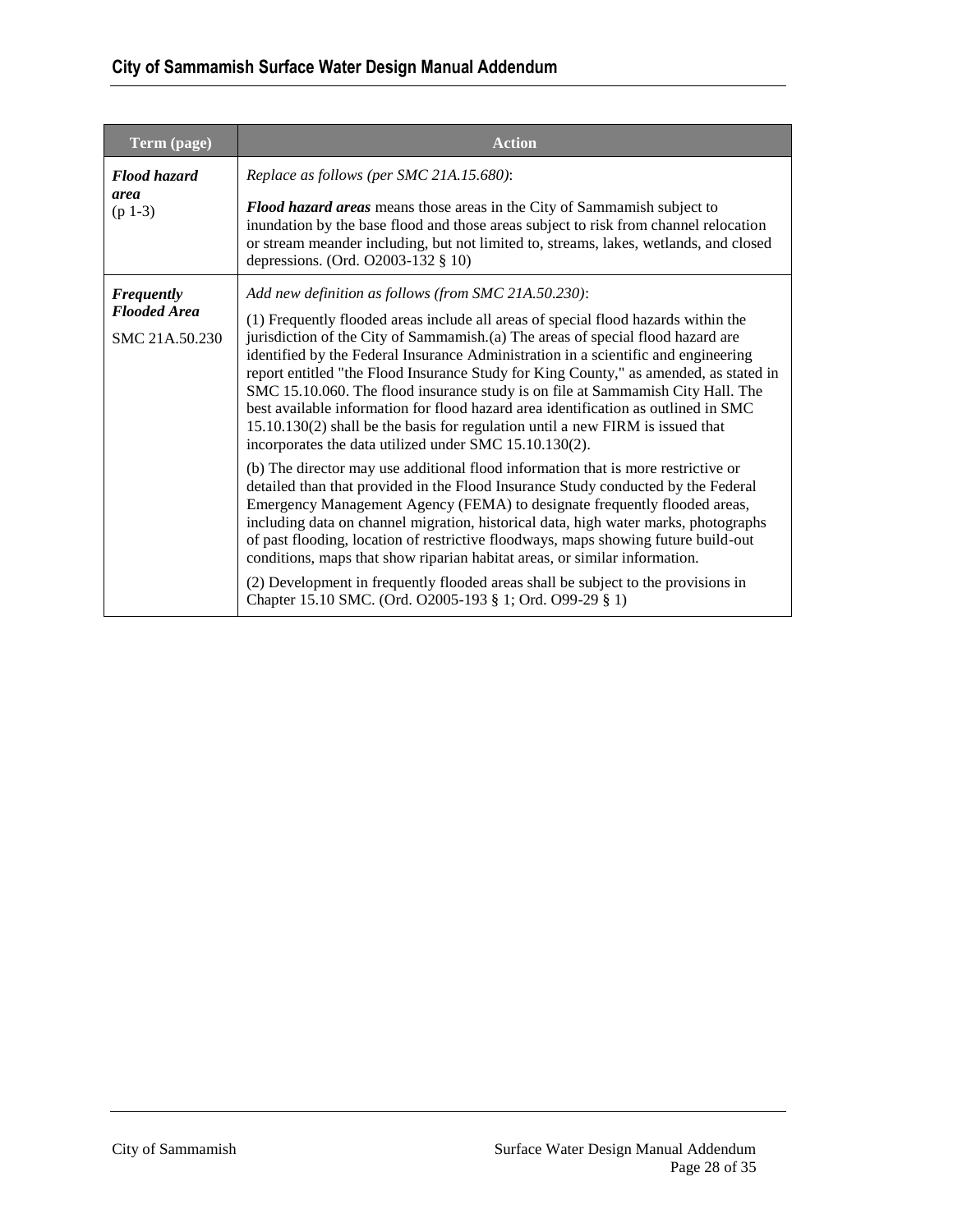| Term (page)                                                         | <b>Action</b>                                                                                                                                                                                                                                                                                                                                                                                                                                            |
|---------------------------------------------------------------------|----------------------------------------------------------------------------------------------------------------------------------------------------------------------------------------------------------------------------------------------------------------------------------------------------------------------------------------------------------------------------------------------------------------------------------------------------------|
| Landslide Hazard<br>Area (Steep slope)<br>(page $1-3$ of<br>KCSWDM) | Replace as follows (per SMC 21A.15.680):                                                                                                                                                                                                                                                                                                                                                                                                                 |
|                                                                     | <b>Landslide hazard areas</b> mean those areas in the City of Sammamish potentially<br>subject to risk of mass movement due to a combination of geologic, topographic, and<br>hydrologic factors. These areas are typically susceptible to landslides because of a<br>combination of factors including: bedrock, soil, slope gradient, slope aspect, geologic<br>structure, groundwater, or other factors. Landslide hazard areas include the following: |
|                                                                     | (1) Areas of historic failures, such as: (a) Those areas delineated by the U.S.<br>Department of Agriculture's Natural Resources Conservation Service as having a<br>"severe" limitation for building site development;                                                                                                                                                                                                                                  |
|                                                                     | (b) Areas designated as quaternary slumps, earthflows, mudflows, or landslides on<br>maps published by the U.S. Geological Survey or Department of Natural Resources;                                                                                                                                                                                                                                                                                    |
|                                                                     | (2) Areas that have shown movement during the Holocene epoch, from 10,000 years<br>ago to the present, or which are underlain by mass wastage debris from that epoch;                                                                                                                                                                                                                                                                                    |
|                                                                     | (3) Any area with all three of the following characteristics:                                                                                                                                                                                                                                                                                                                                                                                            |
|                                                                     | (a) Slopes steeper than 15 percent; and                                                                                                                                                                                                                                                                                                                                                                                                                  |
|                                                                     | (b) Hillsides intersecting geologic contacts with a relatively permeable sediment<br>overlying a relatively impermeable sediment or bedrock; and                                                                                                                                                                                                                                                                                                         |
|                                                                     | (c) Springs or groundwater seepage;                                                                                                                                                                                                                                                                                                                                                                                                                      |
|                                                                     | (4) Areas with a slope of 40 percent or steeper and with a vertical relief of 10 or more<br>feet except areas composed of consolidated rock. A slope is delineated by<br>establishing its toe and top and measured by averaging the inclination over at least 10<br>feet of vertical relief;                                                                                                                                                             |
|                                                                     | (5) Slopes that are parallel or subparallel to planes of weakness (such as bedding<br>planes, joint systems, and fault planes) in subsurface materials;                                                                                                                                                                                                                                                                                                  |
|                                                                     | (6) Slopes having gradients steeper than 80 percent subject to rock fall during seismic<br>shaking;                                                                                                                                                                                                                                                                                                                                                      |
|                                                                     | (7) Areas potentially unstable because of rapid stream incision, stream bank erosion<br>or undercutting by wave action; and                                                                                                                                                                                                                                                                                                                              |
|                                                                     | (8) Landslide hazard areas do not include those areas composed of slopes greater than<br>40 percent that were created from a previously non-landslide hazard area through<br>legal grading activity and that are confirmed to be stable by a qualified professional.<br>(Ord. O2005-193 § 2; Ord. O2003-132 § 10)                                                                                                                                        |
|                                                                     |                                                                                                                                                                                                                                                                                                                                                                                                                                                          |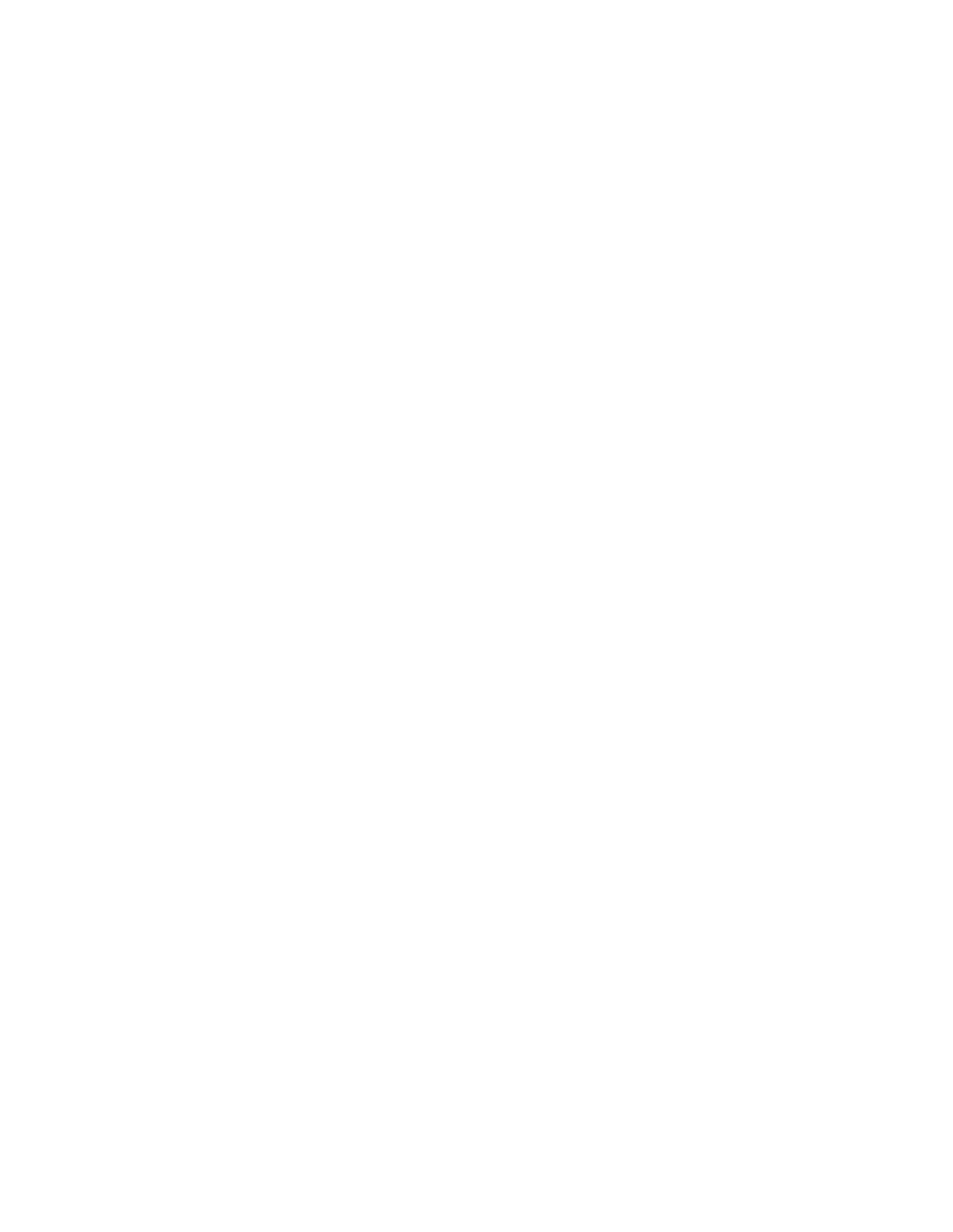The City of Sammamish has made the following changes to the Appendices section of the 2009 KCSWDM. Project proponents should refer to the county appendices where referenced below.

**Appendix A: Maintenance Requirements for Flow Control, Conveyance, and WQ Facilities –** The City of Sammamish has made no changes, and Appendix A applies in its entirety to the City of Sammamish.

**Appendix B: Master Drainage Plan Objective, Criteria and Components, and Review Process –** This appendix does not apply within the City of Sammamish.

**Appendix C: Small Drainage Requirements –** This is a separately bound document included with the KCSWDM and this appendix applies in its entirety to the City of Sammamish. Appendix C provides guidance for many of the low impact development (LID) techniques referenced in the City of Sammamish LID Ordinance.

**Appendix D: Erosion and Sediment Control Standards –** This is a separately bound document included with the KCSWDM and this appendix applies in its entirety to the City of Sammamish.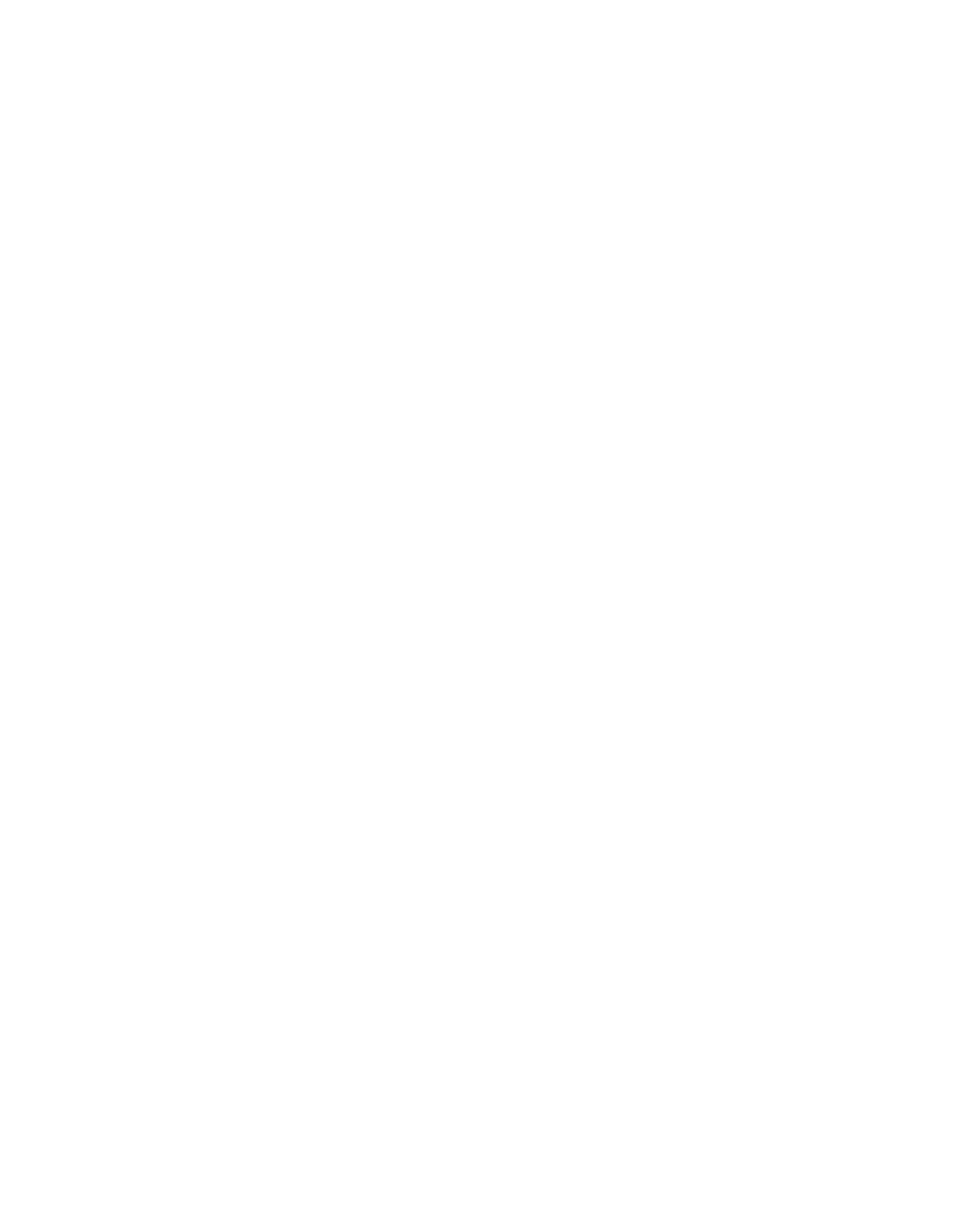Table Ref-1 identifies which reference sections in the KCSWDM apply and those that do not apply to the City of Sammamish. Table Ref-2 lists additional City of Sammamish references that apply.

| No.          | <b>Description</b>                                                      | <b>Action</b>                                                                                                                                                                                                                                                                                                                     |
|--------------|-------------------------------------------------------------------------|-----------------------------------------------------------------------------------------------------------------------------------------------------------------------------------------------------------------------------------------------------------------------------------------------------------------------------------|
| $\mathbf{1}$ | <b>KCC 9.04 Surface Water Runoff</b><br><b>Policy</b>                   | This reference document applies. The King County<br>surface water runoff policy, as adopted by reference in<br>Chapter 9.04 KCC as adopted by SMC 15.05 (Ordinance<br>$099-17$ § 1)                                                                                                                                               |
| $\mathbf{2}$ | <b>Adopted Critical Drainage Areas</b>                                  | This reference document shall be deleted in entirety.<br>Project proponents should refer to City codes, ordinances,<br>and sensitive areas maps for description and requirements<br>within sensitive areas.                                                                                                                       |
| $\mathbf{3}$ | <b>Other Adopted Area Specific</b><br><b>Drainage Requirements</b>      | This reference document shall be deleted in entirety.<br>Project proponents should refer to City codes, ordinances,<br>and sensitive areas maps for description and requirements<br>within sensitive areas. The project proponent shall also<br>work with the City on additional requirements that may<br>apply to their project. |
| 4            | <b>Other Drainage Related Regulations</b><br>and Guidelines             |                                                                                                                                                                                                                                                                                                                                   |
|              | A. Grading Code Soil Amendment<br>Standard                              | A. This standard is applicable.                                                                                                                                                                                                                                                                                                   |
|              | B. Clearing & Grading Seasonal<br>Limitations                           | B. Not applicable. See SMC 16.15                                                                                                                                                                                                                                                                                                  |
|              | C. Landscape Management Plan<br>Guidelines                              | C. Applicable.                                                                                                                                                                                                                                                                                                                    |
|              | <b>Shared Facility Maintenance</b><br>D.<br>Responsibility and Guidance | D. Applicable.                                                                                                                                                                                                                                                                                                                    |
| 5            | <b>Wetland Hydrology Protection</b><br><b>Guidelines</b>                | These guidelines apply.                                                                                                                                                                                                                                                                                                           |
| 6            | Hydrologic/Hydraulic Design<br><b>Methods</b>                           | This reference section is applicable.                                                                                                                                                                                                                                                                                             |
|              | <b>Infiltration Rate Test</b><br>A                                      |                                                                                                                                                                                                                                                                                                                                   |
|              | B<br>Pond Geometry Equations                                            |                                                                                                                                                                                                                                                                                                                                   |

*Table Ref-1. Applicability of KCSWDM References to City of Sammamish Projects*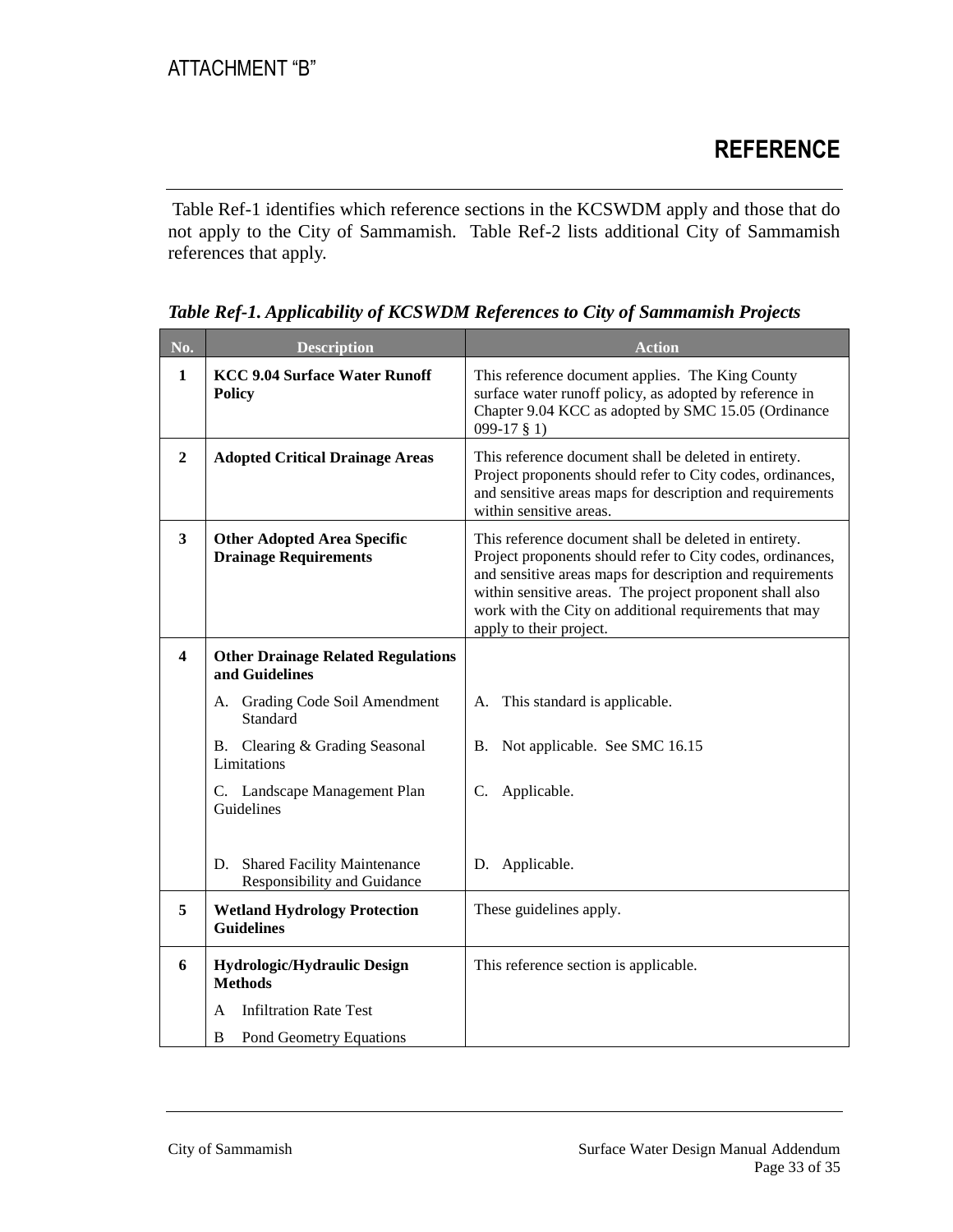| No.            | <b>Description</b>                                                 | <b>Action</b>                                                                                  |
|----------------|--------------------------------------------------------------------|------------------------------------------------------------------------------------------------|
| $\overline{7}$ | <b>Engineering Plan Support</b>                                    |                                                                                                |
|                | A. King County Standard Map<br>Symbols                             | A. Applicable.                                                                                 |
|                | B. Standard Plan Notes and Example<br><b>Construction Sequence</b> | B. Replace with City's standard plan notes. Contact<br>City for most current version of notes. |
|                | C. Stormfilter Access & Cartridge<br>Configuration                 | C. Not applicable. Delete this reference subsection in<br>entirety.                            |
| 8              | <b>Forms and Worksheets</b>                                        |                                                                                                |
|                | A. TIR Worksheet                                                   | A. Applicable.                                                                                 |
|                | B. Clearing and Grading Seasonal<br>Limitations                    | Applicable.<br>В.                                                                              |
|                | C. Offsite Analysis Drainage System<br>Table                       | C. Applicable.                                                                                 |
|                | D. Flow Control and Water Quality<br>Facility                      | D. Applicable.                                                                                 |
|                | E. CSWPPP Worksheet Forms                                          | Applicable.<br>Е.                                                                              |
|                | Adjustment Application Form and<br>F.<br><b>Process Guidelines</b> | Applicable.<br>F.                                                                              |
|                | G. Dedication and Indemnification<br>Clause                        | G. Applicable, replace with COS updated form.                                                  |
|                | H. Bond Quantity Worksheet                                         | Applicable.<br>Н.                                                                              |
|                | Maintenance and Defect<br>I.<br>Agreement                          | Applicable.<br>Ι.                                                                              |
|                | <b>Declaration of Covenant</b><br>J.                               | Applicable, replace with COS updated form.<br>J.                                               |
|                | Drainage Release Covenant<br>Κ.                                    | Applicable, replace with COS updated form.<br>Κ.                                               |
|                | Drainage Easement<br>L.                                            | Applicable, replace with COS updated form.<br>L.                                               |
|                | M. Flow Control BMP Covenant (see<br>replacement form name below.  | M. Applicable, replace with COS updated form.                                                  |
|                | N. Impervious Surface Limit<br>Covenant                            | N. Delete in entirety; not applicable.                                                         |
|                | O. Clearing Limit Covenant                                         | O. Delete in entirety; not applicable.                                                         |
|                | <b>River Protection Easement</b><br>Ρ.                             | Delete in entirety; not applicable.<br>P.                                                      |
|                | Leachable Metals Covenant<br>Q.                                    | Delete in entirety; not applicable.<br>0.                                                      |
| 9              | <b>Interim Changes to Requirements</b>                             | Delete in entirety                                                                             |
| 10             | <b>King County Identified Water</b><br><b>Quality Problems</b>     | Delete in entirety                                                                             |